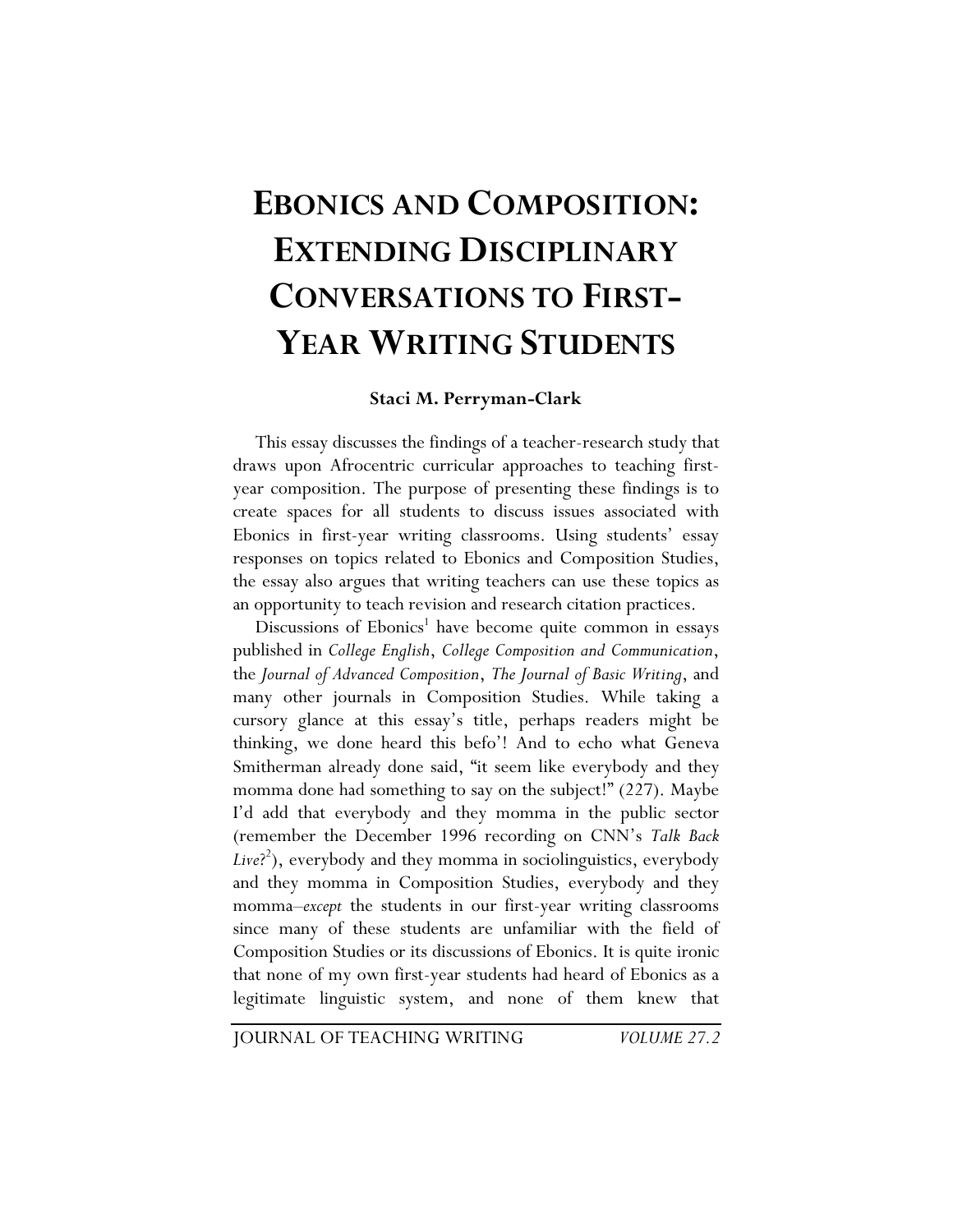Composition Studies was a field of study prior to taking my firstyear composition course. As a teacher of first-year writing, I wondered what might happen if instead of going from language workshop to language workshop arguing with other writing teachers about best pedagogies for implementing Ebonics into course curricula, I introduced my own students to Ebonics and the discipline of Composition Studies. If I used Composition Studies as a lens to explore issues of Ebonics and pedagogy, what would my own students' interpretations of the work scholars have done and need to do with Ebonics offer the field of Composition Studies? In essence, what can first-year writing students learn about the state of Ebonics in our disciplinary pedagogical discussions?

To address these queries, I designed an Afrocentric first-year writing course at Michigan State University, "Writing: The Ethnic and Racial Experience," to explore issues of Ebonics. I find conversations about Ebonics to be a useful space for disciplinary discussion because most students are familiar (to some degree) with the ways they code-switch and negotiate language practices within the academy and amongst their friends, and Ebonics can serve as a useful topic for investigating linguistic choices–including code-switching–that speakers and writers make in various communicative contexts and writing situations. Although it is quite plausible that one could discuss Ebonics in the composition classroom without making the topic the center of scholarly discourse in the classroom, I argue that positioning Ebonics as the focus of scholastic inquiry is critical because it offers students a concrete example of how educators can work to counter linguistic prejudice (Perryman-Clark 117). While Ebonics is the subject of inquiry for this class, I also acknowledge that alternative language varieties used by ethnic minority groups across the United States (Spanish, Chinese, Japanese, Arabic, etc.) can be used to help students understand linguistic concepts like code-switching, the communicator's ability to switch back and forth between two or more language variety systems; bidialectalism, the communicator's fluency in two language variety systems; and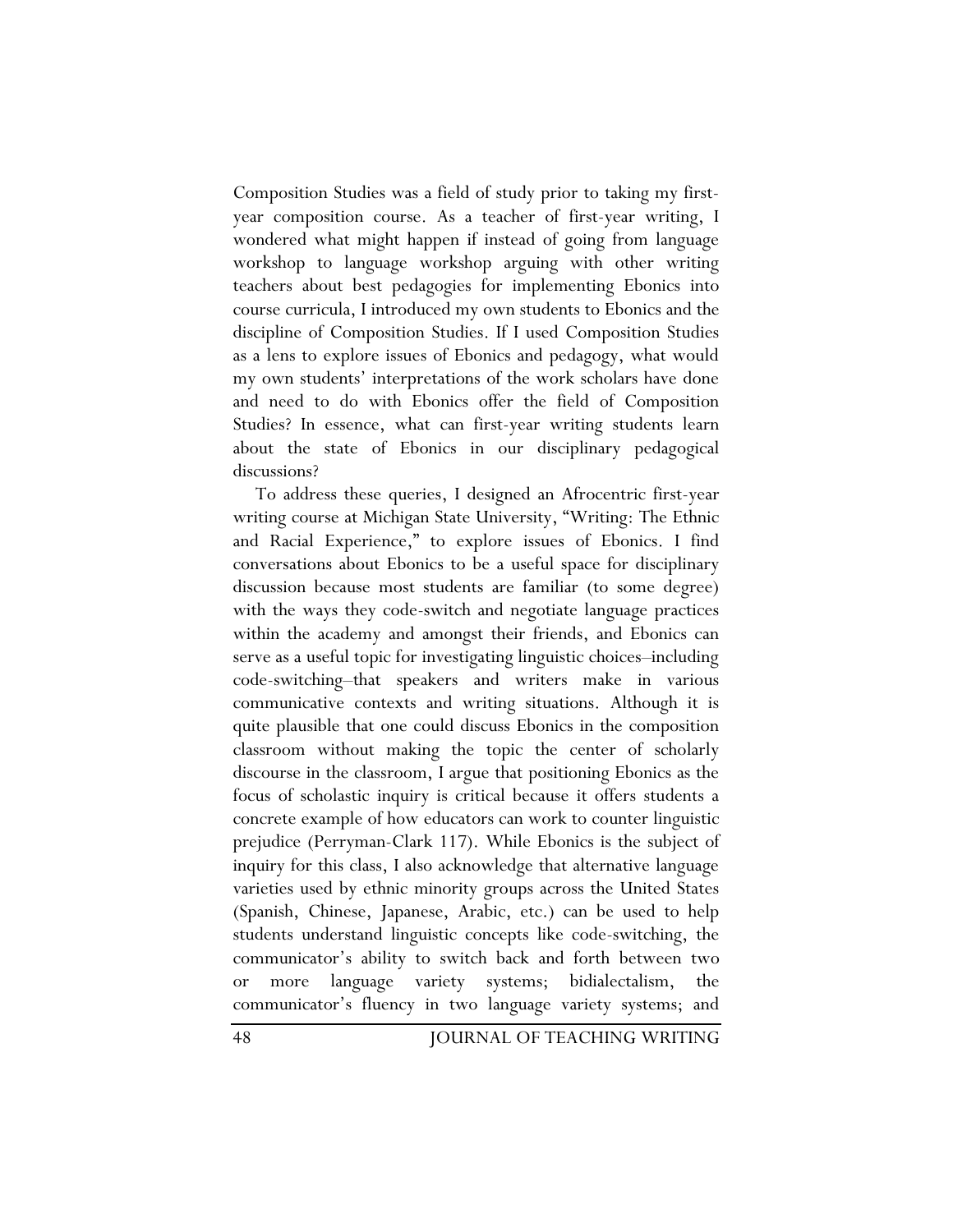code-meshing, the communicator's ability to blend multiple language variety systems more naturally in conversation than code-switching may often permit; and further encourage such explorations as informed by composition educators in the classroom. When designing courses centered on Ebonics, however, "I particularly encourage students to make overt connections between African American communicative practices and literacies, and their own literacy experiences as they investigate personal literacy practices, online literacy practices, and disciplinary literacy practices" (117). Thus, a focus on Ebonics becomes a heuristic for understanding the ways that different racial and ethnic backgrounds communicate across communicative contexts.

 In essence, this essay argues that writing teachers use topics pertaining to Composition Studies and Ebonics as opportunities to teach the revision of essay arguments and research citation practices. Although first-year writing instructors need not assign texts on Ebonics from scholars in Composition Studies to teach writing and research, doing so, I believe, can encourage student participation in the conversations that scholars have when discussing Ebonics. Doing so can also provide insight that may not be provided within the conversations that we as teachers and scholars have amongst ourselves. To support this essay's argument, I present common trends in students' written responses to how Composition Studies discusses Ebonics in disciplinary conversations. Using excerpts from students' essays, I will point to places where instructors might advise students to revise essay arguments and research practices. The essay concludes by offering implications for acknowledging student participation in the field.

## **A Pedagogical Rationale for Using Composition Studies to Teach Students about Writing**

Some instructors might question the need for students to engage disciplinary scholarship in their writing courses just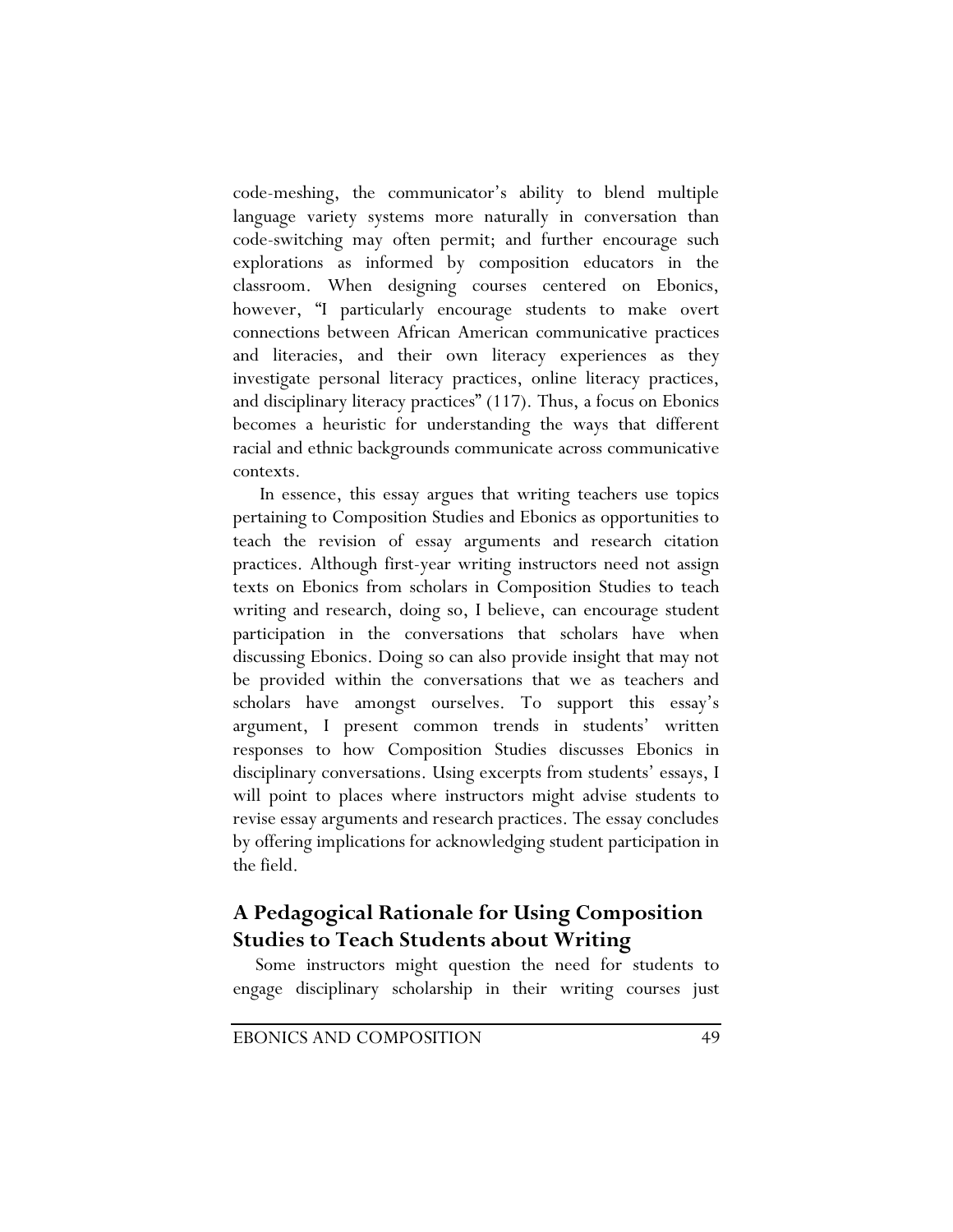because writing instructors may find it useful to engage in our disciplinary discourses. In *Writing about Writing: A College Reader*, Elizabeth Wardle and Douglas Downs argue that there are many advantages to studying writing (and Composition Studies) in a writing course, two of which I find especially relevant:

[Students] already have a great deal of experience with writing and reading, so [they] are more knowledgeable investigator[s] of these subjects than . . . of a lot of others.

Doing research on writing will give [students] the opportunity to contribute knowledge about [the] subject, not simply gather and repeat what lots of other people have already said. (2)

I would also add that encouraging students to draw from texts in Composition Studies may help students examine relationships between disciplinary scholarship and their own writing because it provides students with a language to talk about writing. I find that teaching students how to develop a language for discussing writing is useful for first-year writing students' communicative processes, both written and oral. Developing a language to discuss writing may help students develop the skills necessary to improve their own writing by transferring knowledge about writing to the additional rhetorical contexts and purposes they are often called upon to explore through the act of writing. In short, encouraging students to make connections with our disciplinary conversations and their own writing can serve effectively as a pedagogical tool for using composition scholarship to teach students about the quality of the arguments they compose.

### **A Rationale for Using Afrocentric Curriculum Design to Teach about Ebonics**

Because most first-year writing curricula that use a rhetorical frame focus on teaching traditional rhetorical analysis (e.g., purpose, audience, subject, argument) and Standard English, as a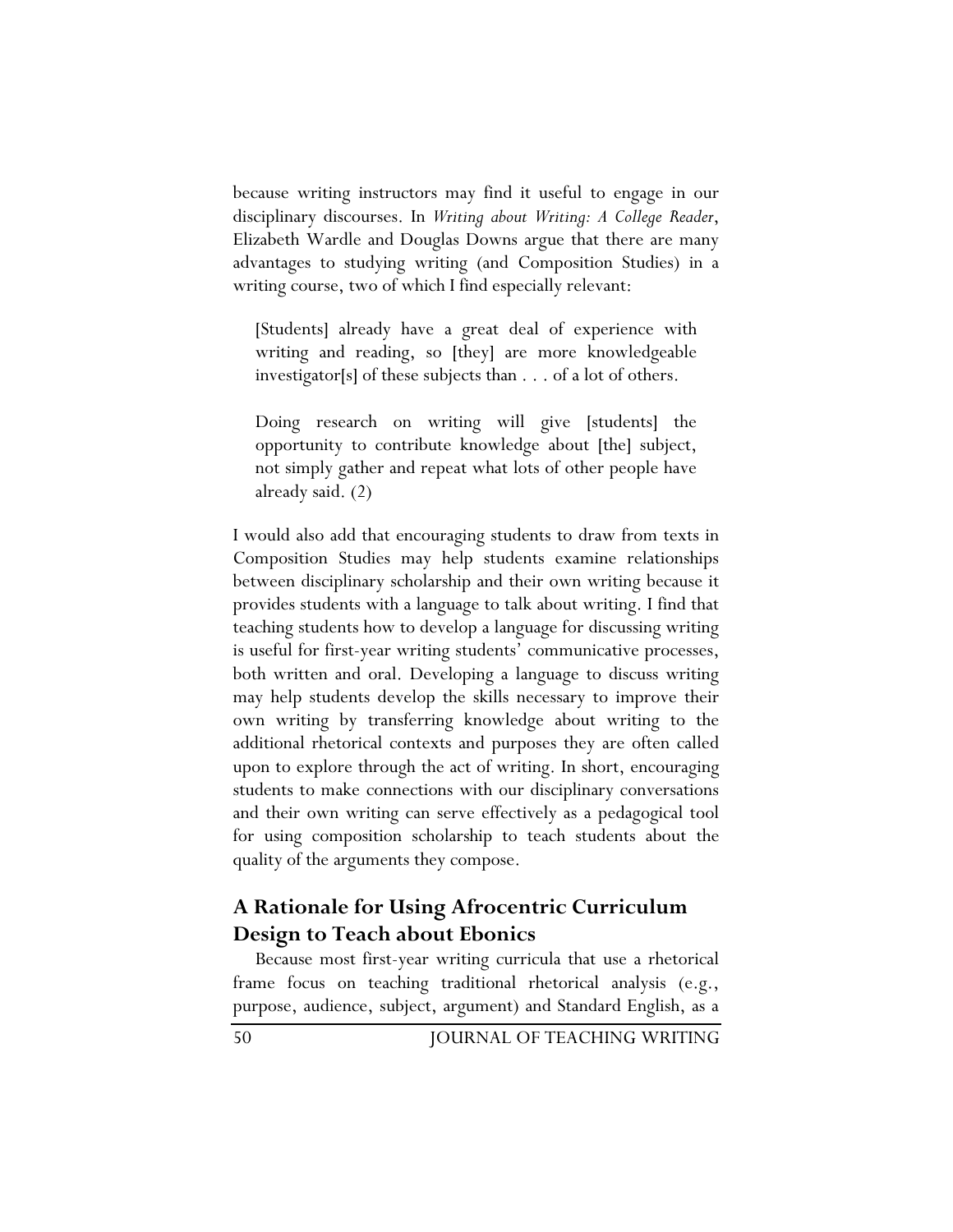teacher-researcher, I wanted to investigate what would happen if an Afrocentric approach were used instead of current traditional models of instruction. In order to study African American contributions to Composition Studies concerning Ebonics (not that African American scholars are the only ones who be writin' on the subject!), I designed an Afrocentric first-year writing course because "Ebonics *is* a set of communication patterns and practices resulting from Africans' appropriation and transformation of a foreign tongue during the African Holocaust" (Smitherman *Talkin that Talk* 19). In "African American English and Writing Assessment: An Afrocentric Approach," Sandra Kamusikiri defines an Afrocentric approach (in relationship to the study of Ebonics and writing assessment) as one "in which both student and teacher are informed about the history and tradition of AAE and the student writer and his or her peers understand that AAE is a valid language choice when appropriate to the subject, audience, and purpose of the essay" (202). She further adds, while quoting James Haskins and Hugh F. Butts:

By adopting an Afrocentric approach to writing assessment, teachers can appreciate the linguistic virtuosity of AAE speakers and see them "as people who have brought, originated, and transmitted certain unique mores and values to create a culture that has survived continual efforts to annihilate it."(202)

As Kamusikiri demonstrates, an Afrocentric approach (including one that considers writing assessment) takes into account the ways that Afrocentricity is tied to language, and language to culture. In order to provide Ebonics with the full agency it deserves, then, one must position its discussion in line with African and African American worldviews. Because language is cultural, understanding of the "Africaness" associated with Ebonics is also necessary. Thus, for me to teach students about Ebonics, I needed to design Afrocentric curricular and pedagogical approaches.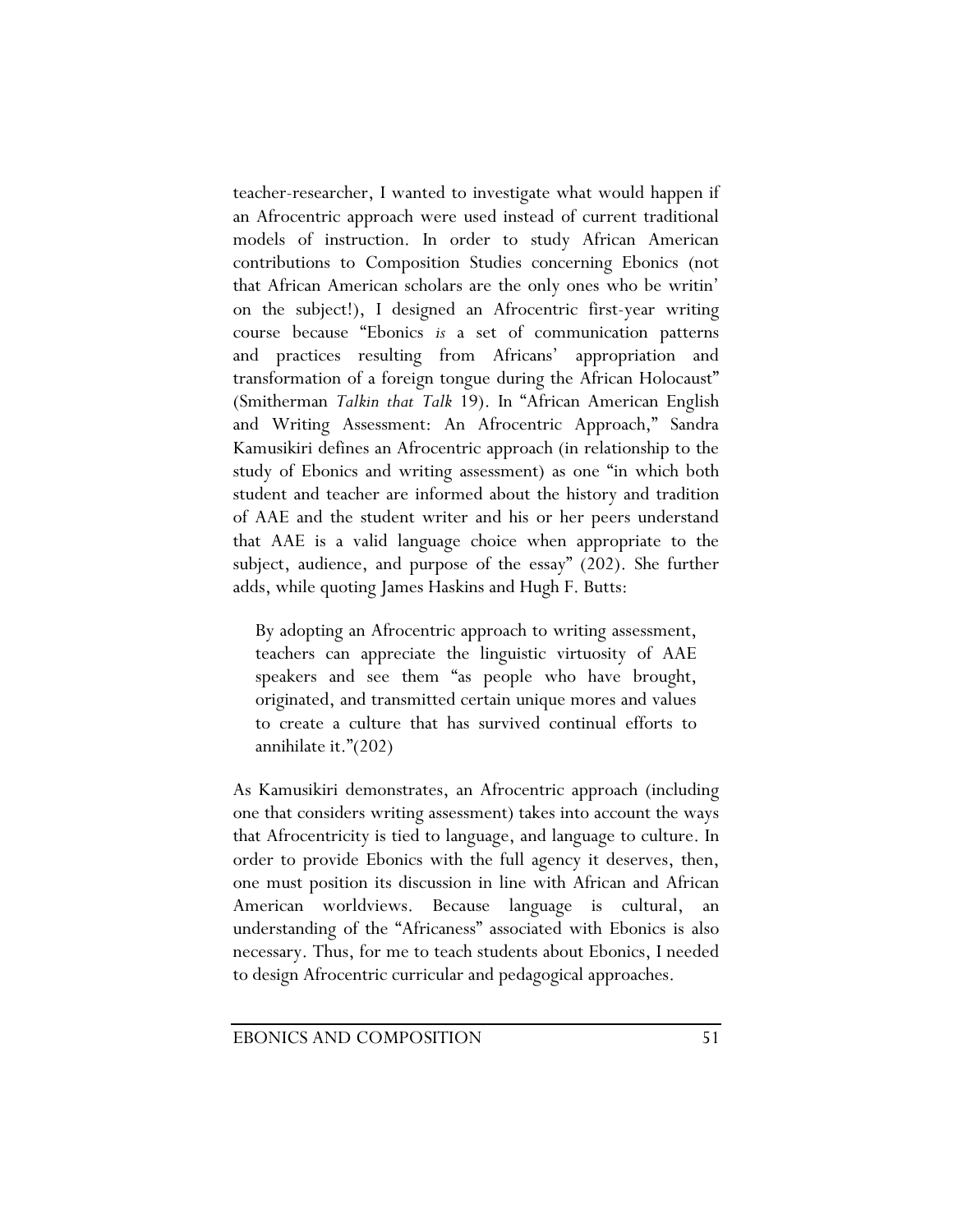### **Context of Study: Extending Conversations to Our Students**

This teacher-research study reports major trends in students' formal essay responses to assignment two during my Spring 2007 Afrocentric first-year writing course (see Appendix). Students self-enrolled in a racial and ethnic theme-based course, titled, Writing: The Ethnic and Racial Experience. Although students knew that the content would be geared toward focusing on one or more racial and/or ethnic groups, students did not know that the focus of the course would be on Ebonics prior to enrolling. While some students admitted that they were initially pessimistic about taking a course on Ebonics, nearly every student who completed the course wrote or explicitly said that they saw the value in taking such a course in their final course reflections.

To complete this assignment, students were assigned essays, chapters, and articles written primarily by African American scholars in Composition Studies between 1970 and 2000.<sup>3</sup> They were then asked to do research in various academic journals in Composition Studies, on more recent conversations from 2000 to 2007. After conducting the research, students were asked to make an argument about the way Composition Studies' scholarship addresses Ebonics and how these conversations have changed over time. Excerpts were selected, based on students' informed consent, to reflect appropriately the common trends in students' responses

### **Discussion of Findings**

 The discussions of my first-year writing students' interpretations of how Ebonics is discussed in Composition Studies will illustrate the following trends based on what students claim to know about Ebonics and the field: the move from discussions of eradicationism to bidialectalism and/or codeswitching in the field, and the problems that continue to arise from both; an acknowledgement that some progress has been made, but a need exists for more progress; the need for more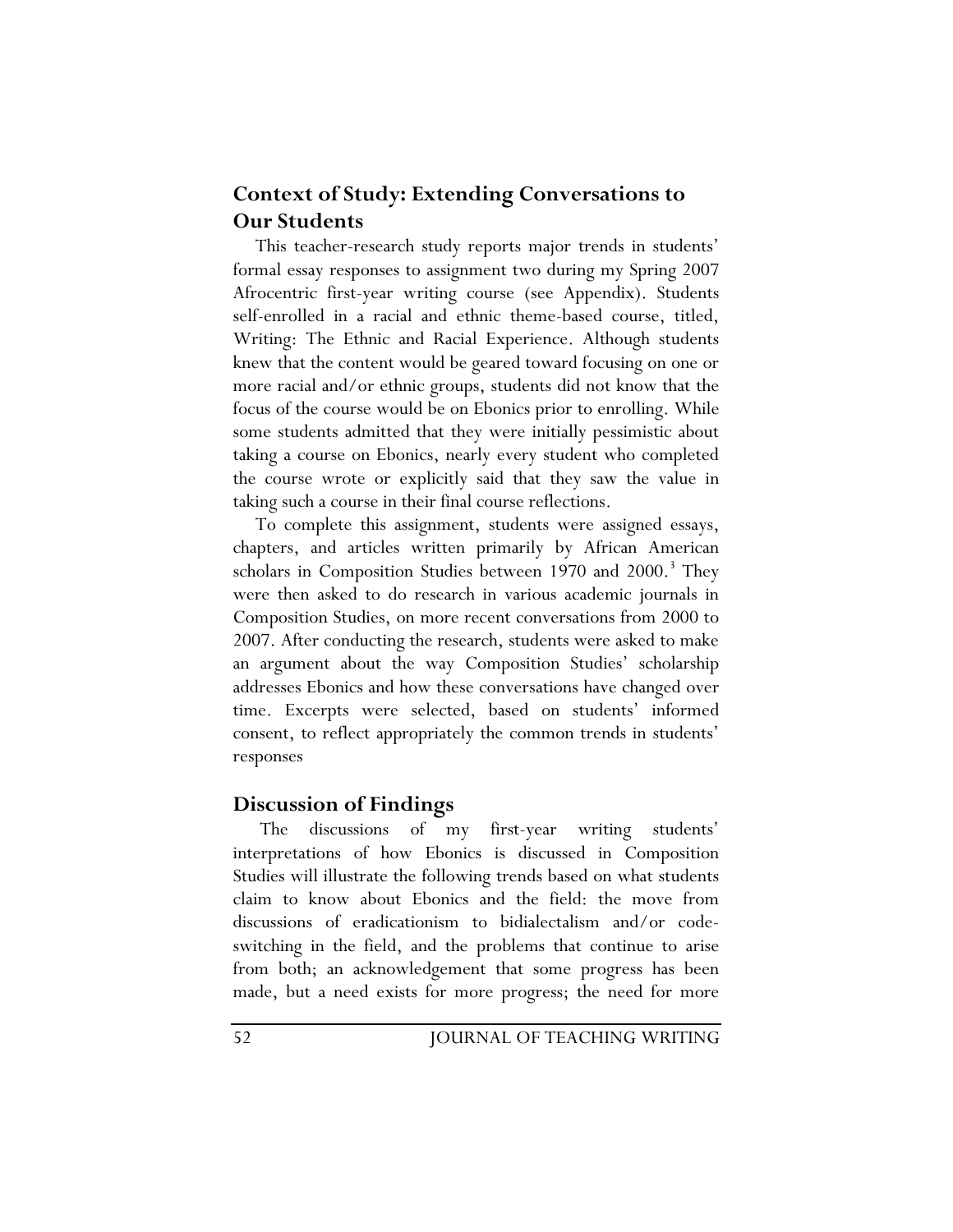explicit pedagogical strategies to be used for teaching Ebonicsspeaking students; and recommendations for explicit pedagogical strategies. With regard to the pedagogical implications for teaching research and argument, I point to potential areas for encouraging students to revise and support their arguments.

Like many scholars writing about Ebonics, one common trend existing among data from my students' essays is the claim that *some* progress has been made. Because many teachers and scholars in Composition Studies are now familiar with Ebonics being a legitimate linguistic system (regardless of whether or not they actually subscribe to this practice), students identified moves in our disciplinary scholarship from theories of eradicationism of Ebonics to bidialectalism and/or code-switching in the field. Here is one example that explicates such a move:

*Bidialectism has been the solution to teaching AAVE students since the 1970s. [Rebecca Howard Moore] strongly disagrees with using bidialectism, which will be discussed later on in this paper, but the attitude in which it has been used has changed greatly over the years. At first the teacher was encouraged to code-switch to help the student make the transition into using Standard English. This would be beneficial to the student(s) making the transition because it does not put a negative connotation on using AAVE, since the teacher is [not] using it. But … the attitude in the field changed:* 

Bidialectalists postulate that Black English is equal to Standard English but not quite equal enough. They acknowledge that the language variety is not inferior linguistically or conceptually but, claiming to be pragmatic, they feel that Standard English must be mastered by Black children in the schools so that these children can keep the possibility of upward mobility alive. (Howard 265)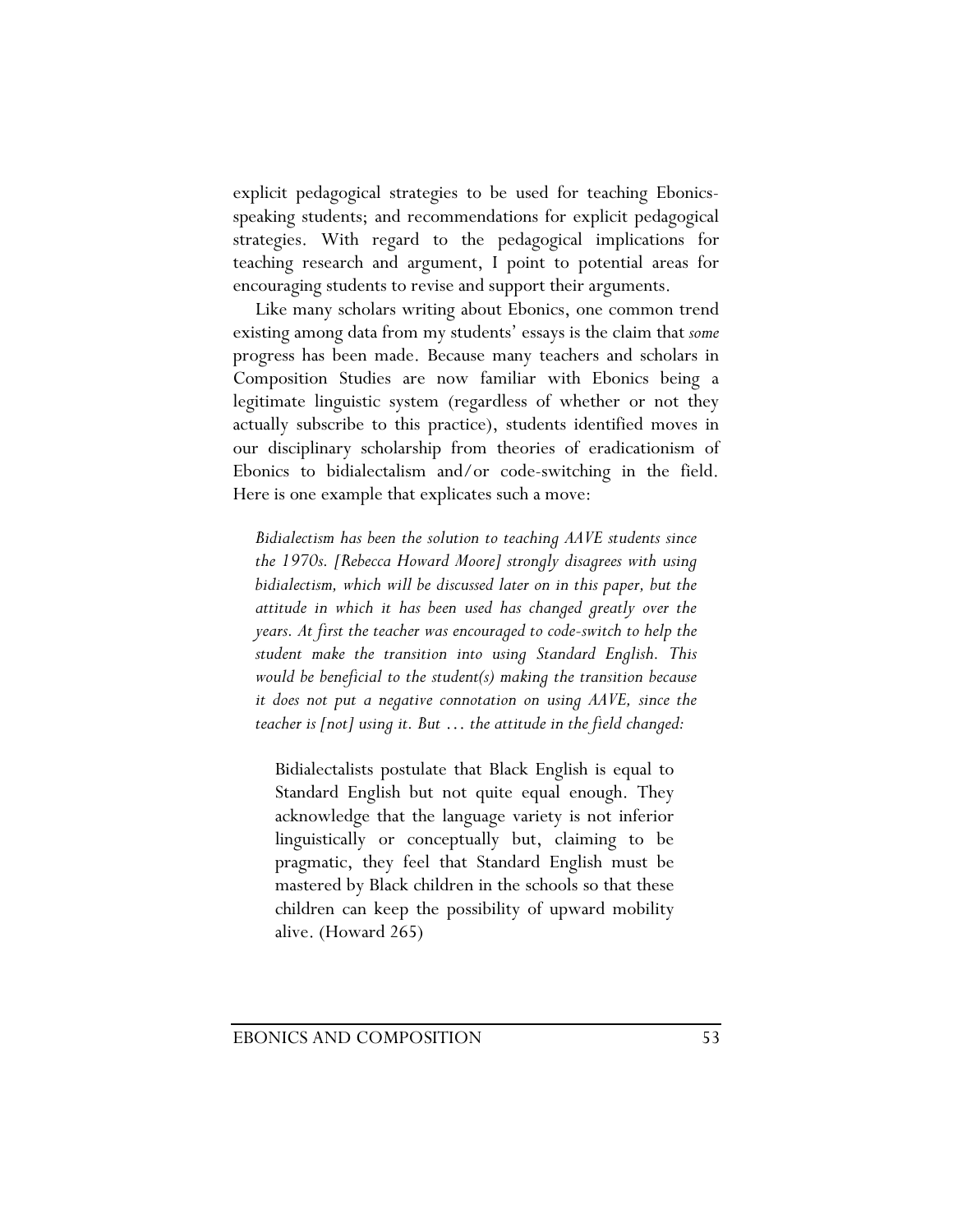*Code-switching was still in use but it was no longer the teachers that used it making it seem as though it is 'ignorant' or 'just not good enough'.* 

This understanding of the concerns associated with bidialectalism and code-switching remain consistent with what Rebecca Moore Howard also noted. Howard argues: "What has gained currency is the pedagogy of *students'* code-switching: AAVE speakers are encouraged to learn the standard and use it in public life while maintaining their native variety for the home and community" (275). In other words, Howard cautions us that the pedagogy of code-switching reinforces the idea that Ebonics is only good to use at home and within the African American community. Gilyard argues that teaching bidialectalism also reinforces the idea that Ebonics is "equal to Standard English but not quite equal enough," and code-switching may reinforce similar concerns (74). Vershawn Young also adds that "what's really wrong with code switching is that it seeks to transform doubleconsciousness, the very product of racism into a linguistic solution to racial discrimination" ("Nah, We Straight" 56).

This example also points out places where instructors might intervene and help students identify the differences between bidialectalism and code-switching. An instructor might note these differences and how they influence the quality of the arguments made; it seems that in this example, the student conflates the two terms and may not understand the difference. Instructors might also ask students to clearly define eradicationism, bidialectalism and code-switching, since the ability to correctly identify and define terms is a necessary skill that first-year writers must learn to conduct research. To be clear, bidialectalism and codeswitching are not necessarily the same, and while these terms should not be conflated, I do believe that the student is correct in interpreting both to suggest a need to adapt Standard English varieties in contexts where audience members may deem Ebonics inappropriate. Bidialectalism implies that proficiency is demonstrated in two different dialects, in this case, Standard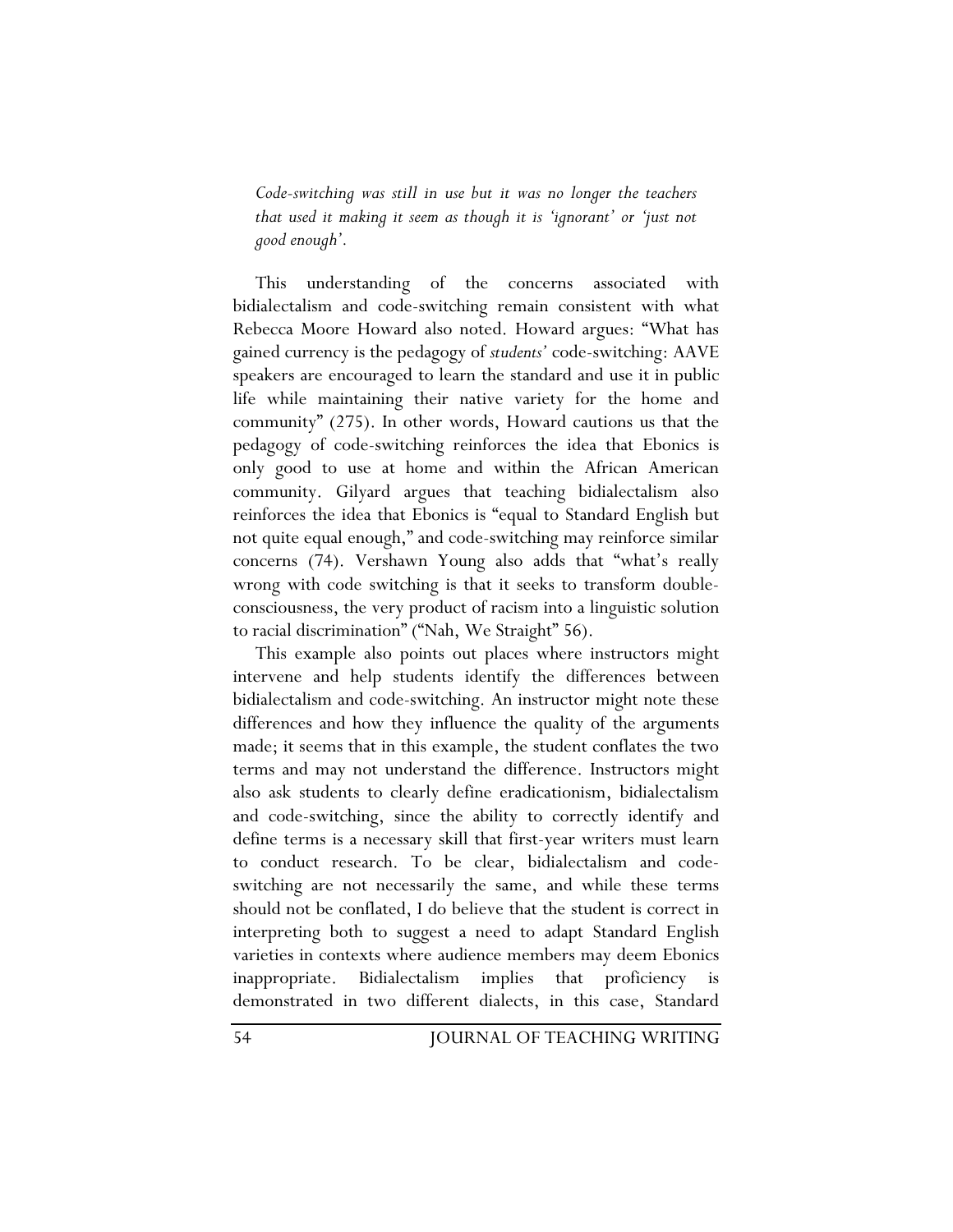English and Ebonics. Code-switching suggests that speakers can effectively adopt linguistic codes or choices for particular contexts and settings. I talk about bidialectalism and code-switching together in this section because both seem to suggest that proficiency in Standard English is still necessary, and that any variety that differs from Standard English is a deviation from the norm. Bidialectalism (in the context of speaking and writing Ebonics) assumes that students be fluent in both Standard English and Ebonics, and when speaking of code-switching, students must demonstrate that they can switch back-and-forth between Standard English and Ebonics for particular contexts. In short, bidialectalism and/or code-switching may have been early solutions for helping Ebonics speakers learn Standard English; however, making bidialectalism and/or code-switching the main goal of writing instruction may reinforce what eradicationism tends to enforce: that the Ebonics speaker's language is still an inferior variety of English.

As the student's example noted here suggests, using bidialectalism or code-switching as primary pedagogical objectives can potentially hinder Ebonics-speaking students' attitudes toward their home languages, thus compelling some students to always feel the need to code-switch to Standard English, or demonstrate proficiency in Standard English for academic settings. More recently, the concept of code-meshing has gained significant traction in the field, a concept that was not identified by students' previous discussions of bidialectalism and code-switching. Vershawn Young argues that code-meshing is a "better alternative than code switching" because it allows "black students [the opportunity] to mix a black English style with an academic register" (*Average Nigga* 153 n9). Young's discussion of codemeshing is worth emphasizing here because had students (like the one whose work is noted previously) become more familiar with the concept, Young's theory of code-meshing may have helped students better explain how educators can overcome the problems associated with teaching bidialectalism and code-switching, since both terms focus more on separating the differences between

EBONICS AND COMPOSITION 55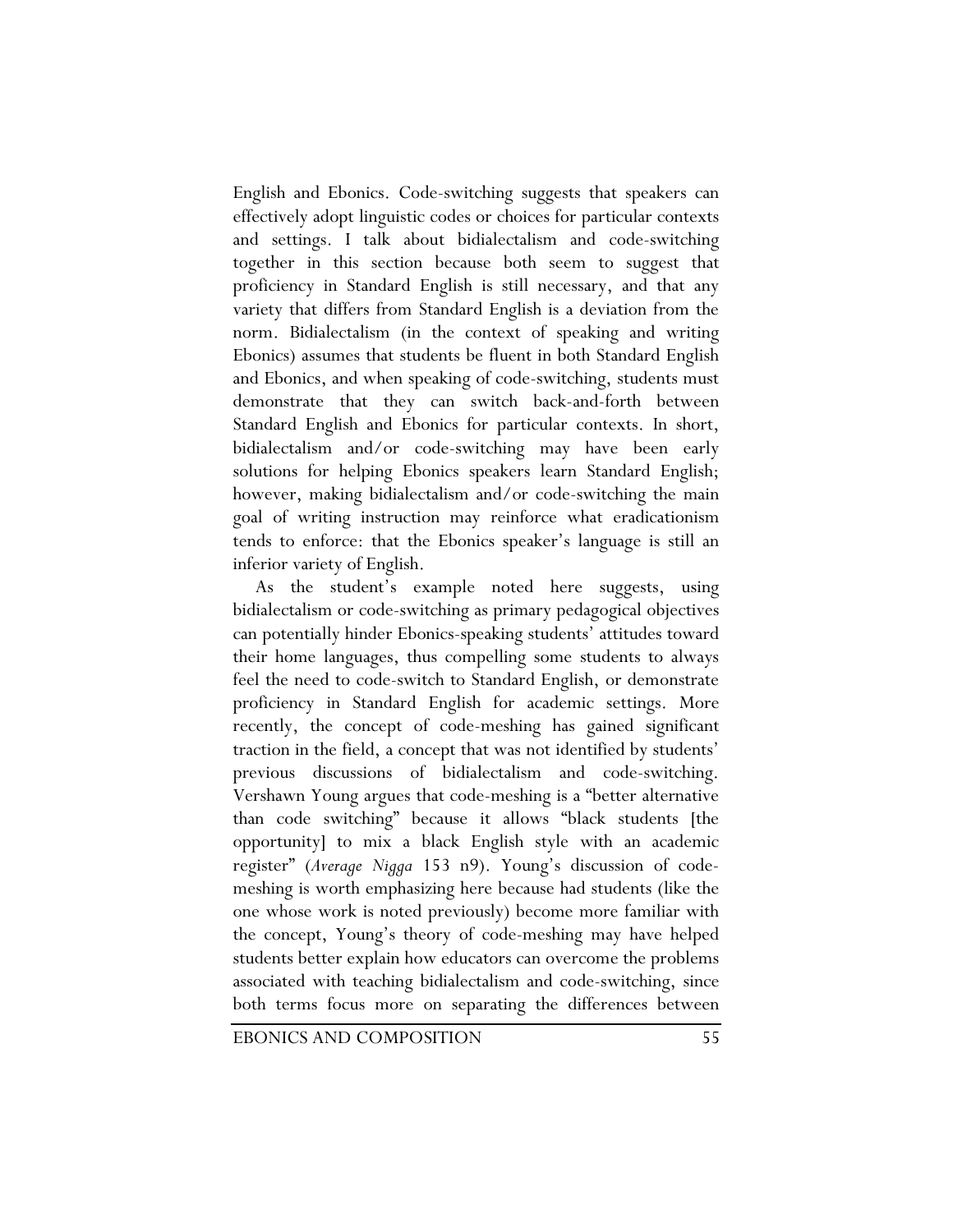language varieties as opposed to blending them in academic communicative contexts.

 Canagarajah further references examples of the ways that writers such as Gloria Anzaldúa and Geneva Smitherman blend multilanguage varieties in ways that seem more consistent with code-meshing than code-switching. Canagarajah contends:

 Gloria Anzaldúa has also spoken recently about the ways she draws from the postcolonial tradition of mixing Native Indian, Spanish, and English languages (see Lunsford). While such texts exemplify typical processes of intercultural mediation, they are also ideologically powerful. Contact zone literacies resist from the inside without the outsiders understanding their full import; they appropriate the codes of the powerful for the purposes of the subaltern; and they demystify the power, secrecy, and monopoly of the dominant codes. More importantly, they display immense creativity as the subalterns negotiate competing literacies to construct new genres and codes that speak to their own interests. Code meshing in academic writing would be another example in the continuing tradition of contact zone textualities. (601)

To illustrate by example what code-meshing looks like when identified in academic writing, Canagarajah examines critically how Smitherman's blending of Ebonics (what he terms, *AAVE*) and Standard English reflect more than a mere switch from one language variety to the other; instead, for Canagarajah, these stylistic shifts seem more in line with code-meshing because these moves are positioned strategically in a way that politicizes the legitimacy of alternative language varieties to make the case for their legitimacies. In contrast, code-switching is less positioned in a way that makes the case for alternative language varieties because it requires communicators to adopt the code of the dominant discourse, in this case, Standard English. Using the lexical and stylistic devices composed in Smitherman's article,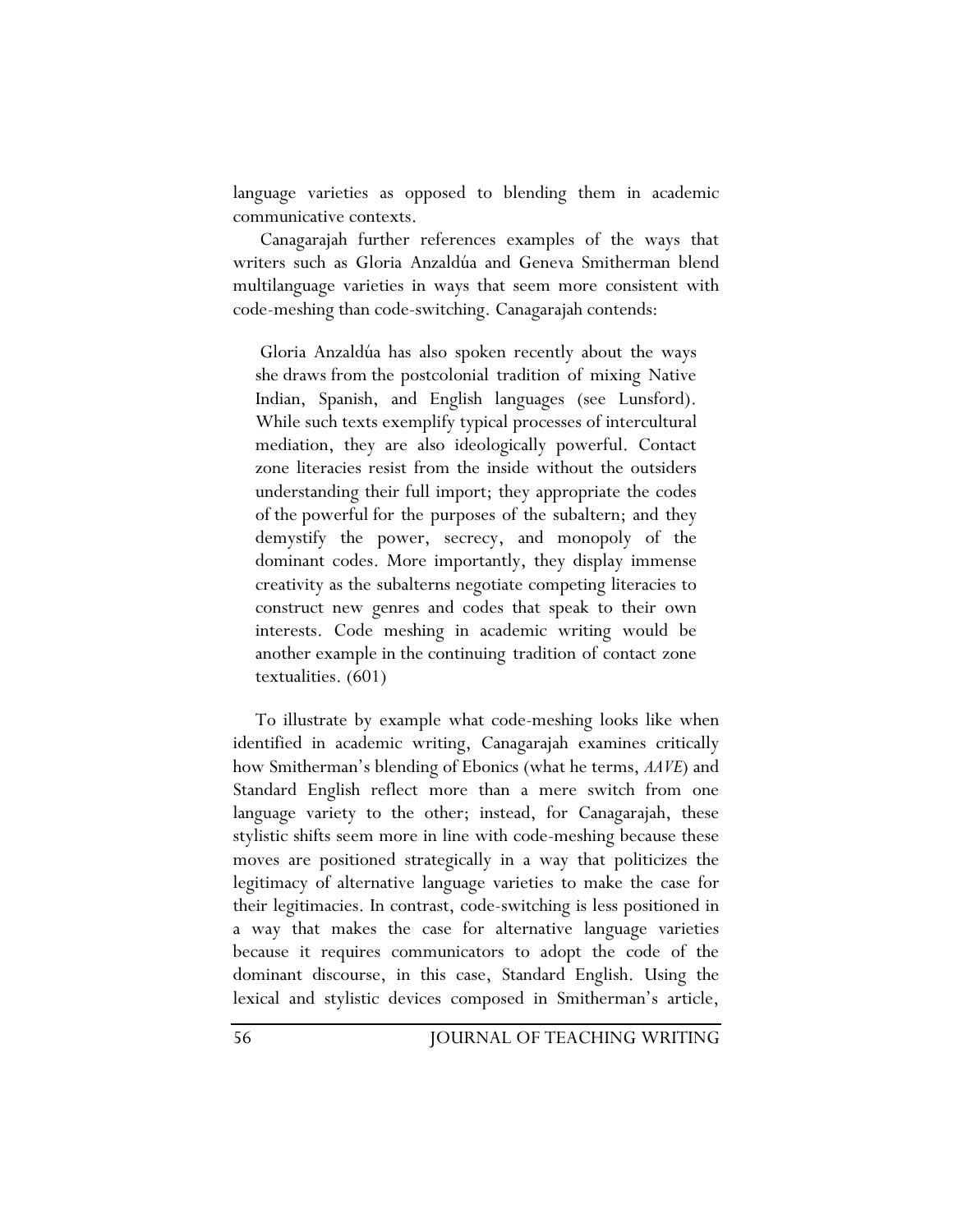"CCCC and the Struggle for Student Rights" as an example, Canagarajah argues:

 Smitherman doesn't use quotation marks to flag them as distinct or strange. Using quotation marks would have distanced the author from the language, invoking the traditional biases. Consequently, most readers would now process these switches without pausing to consider them unusual. This ambiguity also results from the fact that some elements of AAVE have become mainstreamed. We are losing the ability to classify certain items as categorically "nonstandard." The deft mixing of codes in this article confronts readers with their own biases–i.e., what do we consider as unsuitable for academic writing, and why? (604)

It is not surprising that students wrote very little about the recent adoptions of code-meshing as pedagogy, since discussions of this phenomenon were very recently published during the time that students completed this assignment. Nonetheless, future work in this area can help students assess the degree to which codemeshing actually solves some of the concerns that students and teachers have with the teaching of bidialectalism and codeswitching.

Although some progress has been made with bidialectalism, code-switching, and code-meshing, several students noted that there is much more work to be done with Ebonics. The following example offers a discussion of how students define this progress:

*The angle taken towards [Ebonics] has changed greatly throughout the years but the progress made is still not enough, although many acknowledge it as a language, they go no further. It is especially underrepresented in academia and Composition Studies. There are*  many scholars well known for their efforts to bring the US out of *the stone-age in regards to AAVE and its use in composition . . .*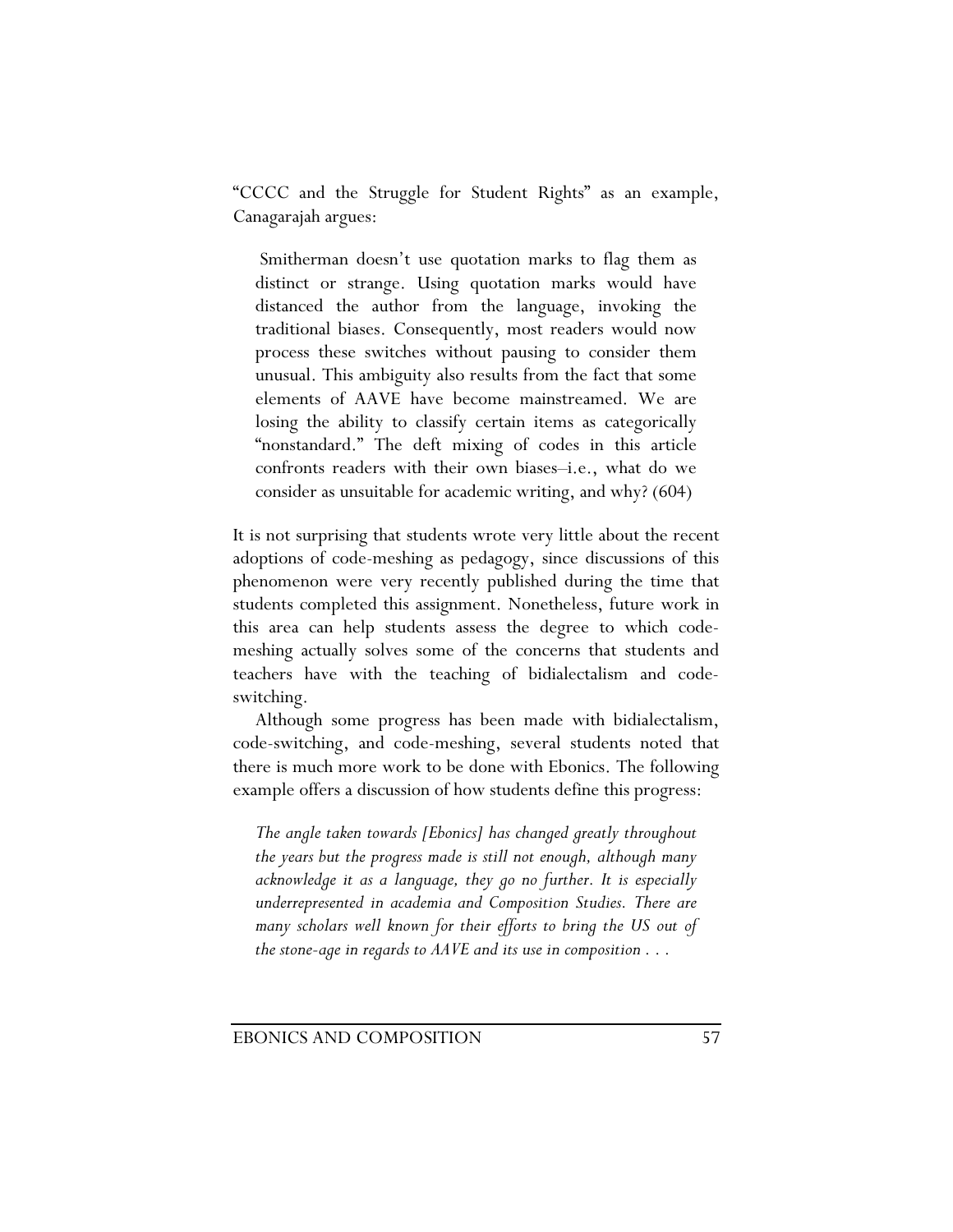*Keith Gilyard, one of the many scholars that have written and looked into the status of AAVE in the field, also 'hits' upon the issue discussed in the* 1974 Students' Right *document, in his article "African American Contributions to* Composition Studies*". In this paper he talks about many who have contributed to the field but a quote that really sticks out comes from 1988, after a Black English coalition meeting in which they "revealed the influence of self-reflexively constructionist ideas in Composition Studies":*

Our aim is to develop students with a high degree of practical and theoretical literacy, whose command of language is exemplary. Such a goal rests on the assumptions that the arts of language (reading, writing, speaking and listening) are social and interactive and that meaning is negotiated and constructed. We believe that students should learn to write, read, and reflect on texts from multiple perspectives. (Gilyard 642)

*They both (*Students' Right *and the Black English coalition meeting) aimed high but sadly . . . years later, they have not reached that goal yet.* 

Although I believe this student is accurate in her perception that more progress needs to be made (e.g., more pedagogical resources and assignments, more teacher preparation), I also acknowledge that more progress has been made than my students are willing to assert. Between 2003 and 2007, there have been several book-length projects that speak to available resources and pedagogical approaches for supporting Ebonics speaking students (Smitherman and Villanueva; Richardson; Ball and Lardner; Redd and Schuster Webb). Teachers might point students to these additional sources to demonstrate this progress. While I acknowledge that there has been significant work on developing support strategies for teaching Ebonics speakers, I also recognize that many of my students still have a lot of unanswered questions.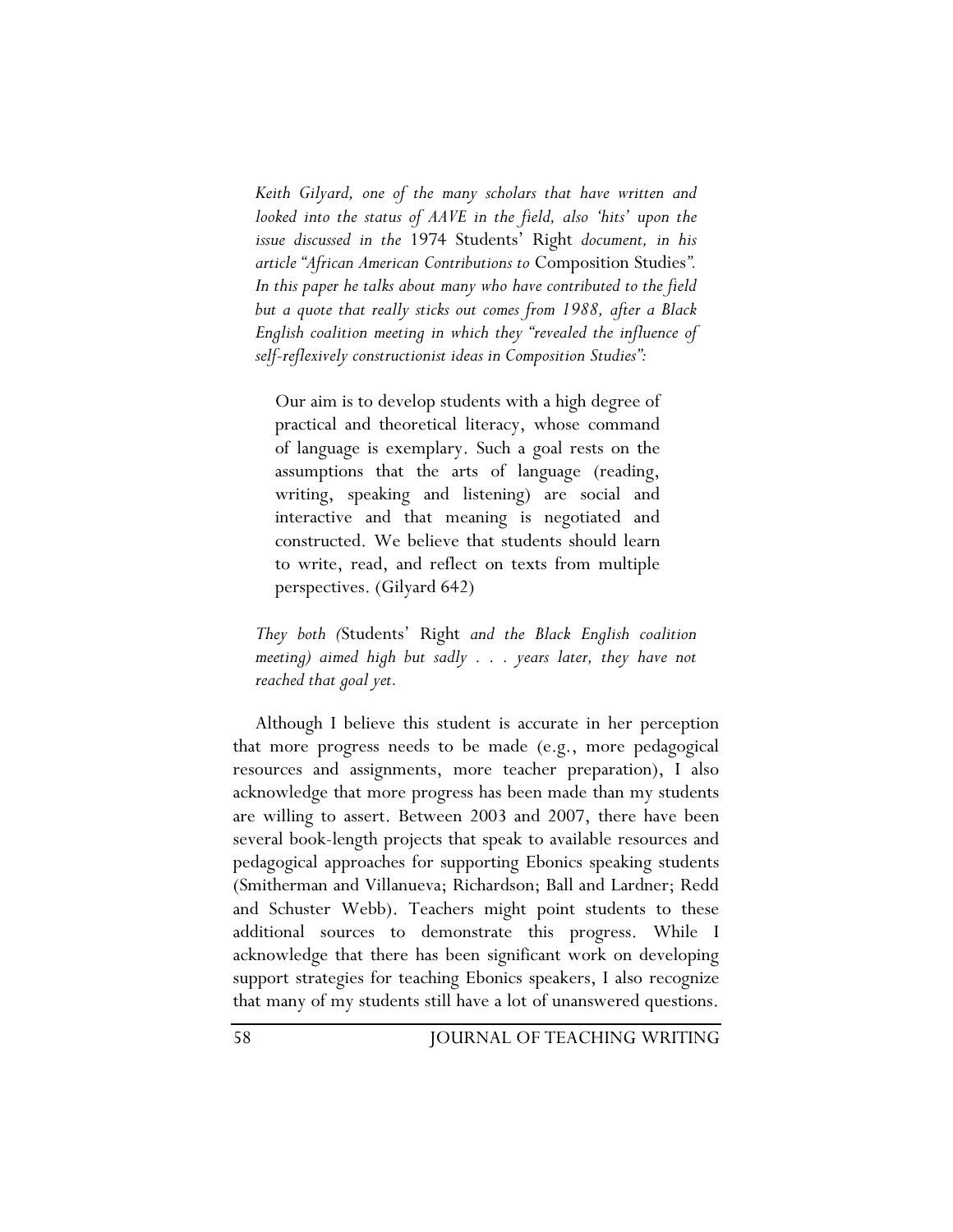According to my students, most of the earlier essays in Composition Studies focus on the legitimacy of Ebonics, why Ebonics should be valued, the need for teachers' self-efficacy stances to transform attitudes toward Ebonics speakers, and the fact that Ebonics pedagogies need to be integrated into the classroom. The problem lies in how to achieve the aforementioned goals. As the following student suggests, the field has focused too much on theories of the legitimacy of Ebonics, and less on how to incorporate Ebonics into the classroom:

*The field has been to focused on giving AAVE credentials so it can be recognized as a language. It is no question anymore that AAVE is a language within the field. The focus of AAVE now needs to shift to the questions of "What curriculum do you use to teach AAVE in the classroom?" and "How do you teach that curriculum?" The field of Composition Studies has become a record player on repeat, producing the same type of articles over and over again . . .* 

*[Elaine] Richardson is providing the field of Composition Studies with a basic blue print of how to incorporate AAVE into a college curriculum. The field needs to take her lead and follow in her footsteps. With the leadership of Richardson and others we have the possibility to make AAVE apart of all curriculums.* 

*In all of my research I could only find two articles that provided guidelines for a curriculum. Out of the whole field this is miniscule. My goal is not to disrespect the field but to point out this flaw to get to the result we all would like to see which is for AAVE to be prevalent in all curriculums. With the field as it is now if I were a teacher and I wanted to incorporate AAVE into my curriculum I would not have much to go off of. I would not know how to approach teaching my students and getting them to excel at using this second language. I would have no clue as to which strategies work and which fail. The field has the ability to offer instructors with these resources it is just a matter of actually doing it.*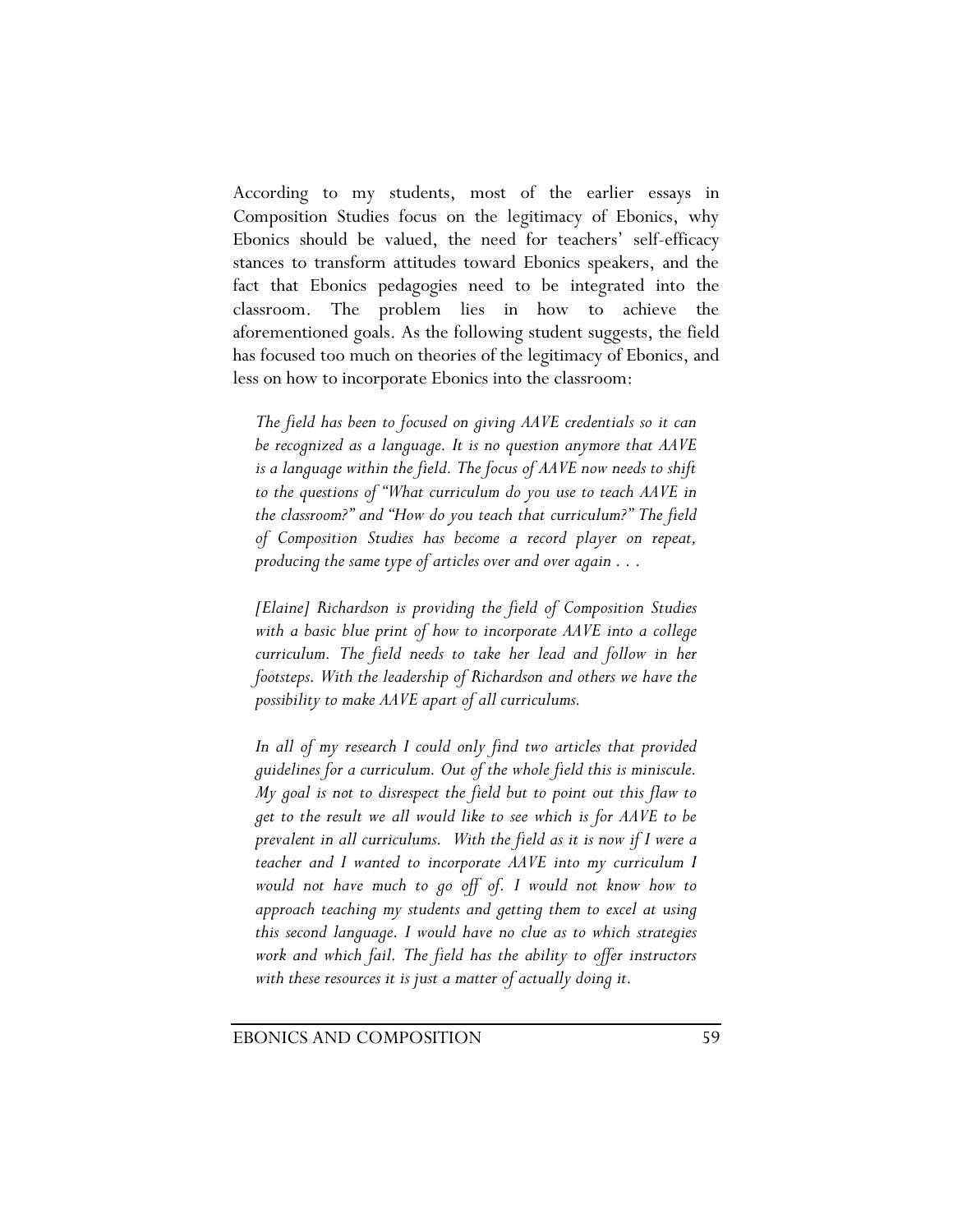The student above interprets discussions of AAVE/Ebonics more in terms of the field's explication of its legitimacy and less in regard to its application. It is clear that this student has learned historical background information about Ebonics, but has learned much less about how teachers of writing should incorporate its use into the classroom. I attribute students' perceptions of composition's lack of resources to earlier scholarship (1970 to 1990) and not to the more recent book-length projects.

 When students find it difficult to locate additional sources on topics (e.g., the student who could only find two sources on Ebonics and curriculum design), instructors can teach students how to manipulate keyword searches and Boolean tools. It could be that students who have difficulties finding sources are not completely utilizing scholarly search engines effectively, especially given the fact that Ebonics is often termed synonymously with African American Vernacular English (AAVE), Black English Vernacular (BEV), Black English (BE), African American English (AAE), African American Language (AAL), and others in our disciplinary scholarship. We might also caution students about the idea of prescription. In the previous example, the student argues that Richardson provides "a blue print" for implementing Ebonics pedagogies into course curricula. It is essential that students understand that specific pedagogical practices and curriculum resources may not readily apply across all rhetorical and institutional contexts. We can also use the "blue print" example to speak of research practices: Just as pedagogical strategies suggest, research study designs do not easily replicate across different populations and contexts.

 To be clear, some prescription is necessary pedagogically in composition classrooms, especially when teaching academic conventions that govern what is suitable for composing in certain genres. For example, when composing a research paper, such as the one described in this article, it is necessary to require students to correctly cite sources to support their arguments because students should be able to locate, critically evaluate, and cite scholarly sources in a composition classroom. In this case,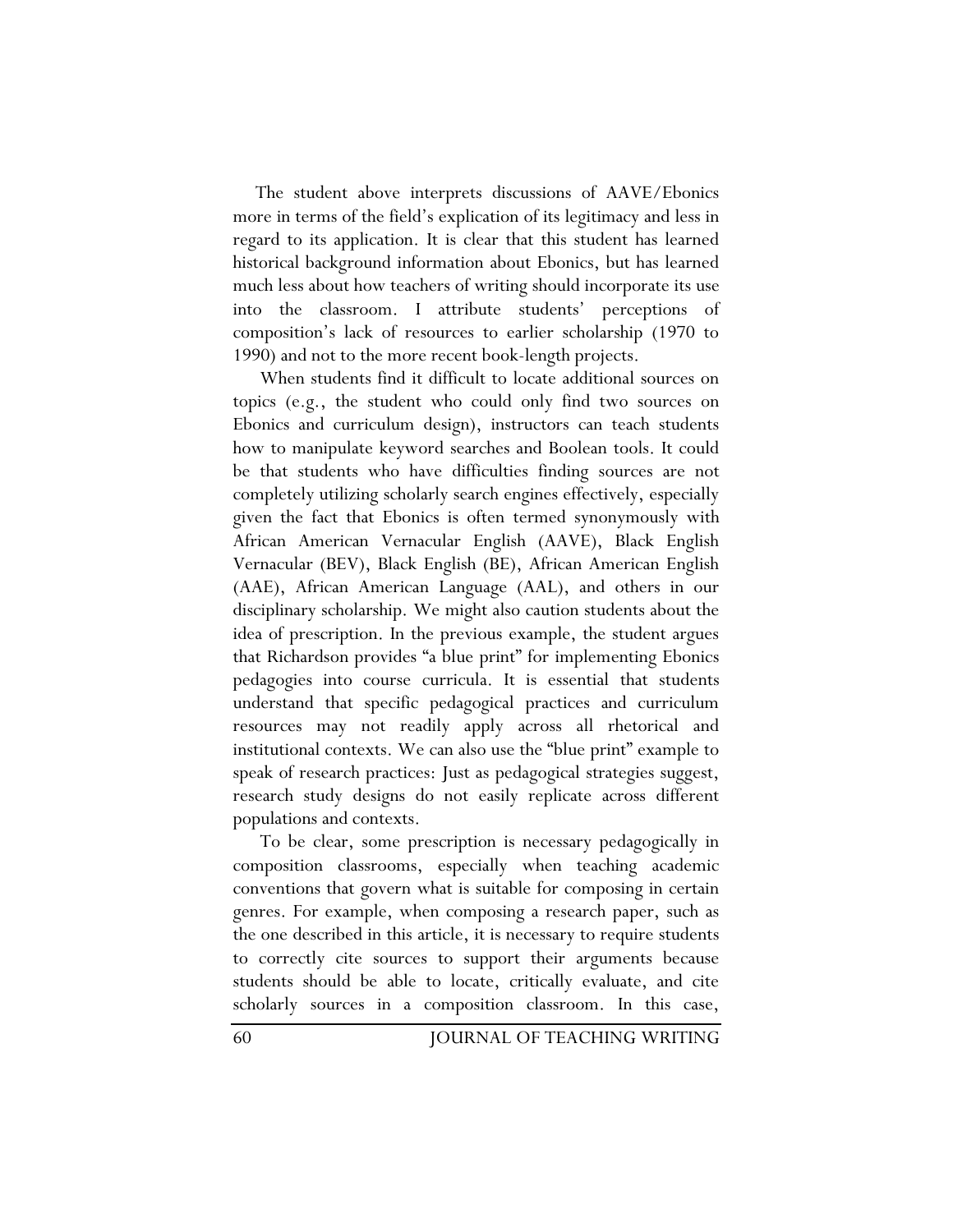prescribed pedagogical requirements are necessary. Latitude and flexibility can be granted, however, in the way that students choose to present and organize their arguments and findings, as long as students are making rhetorical and audience-driven choices about the ways that they choose to present their research. In this latter case, prescribing a template and argument for the research assignment is less necessary, as long as choices are effective in supporting the overall purposes of their arguments, and as long as choices are appropriate for their audiences. The point I aim to emphasize here, rather, is that prescription of pedagogies that come from different institutional contexts are a bit more complicated.

 Some students attributed the lack of progress in Composition Studies to its failure in changing the general public's attitudes about Ebonics. As one student writes:

*Throughout the long charted path of AAVE and its acceptance in Composition Studies and English classrooms alike, the scholars of the field have failed to fully tackle the task of integrating AAVE in college classrooms. The problem lies in the approach the scholars of the field are taking, and have been since the early 70s. AAVE's state in the field of Composition Studies has not evolved and should be partly attributed to the scholars who speak of it. Articles written by highly acclaimed scholars in prestigious journals such as,* CCC *and,* English Journal *are usually read and discussed by other scholars in the field causing a compiled source of analogous views and positions. Scholars are preaching to the wrong audience, and have been for decades.* 

Whoa! What an indictment on compositionists' and linguists' work! Some scholars have in fact acknowledged the gap between scholars and the general public (Zuidema; Smitherman *Talkin that Talk*); however, as my students indicate, less stuff *been done* to address the broader public's knowledge about language. What students are advocating here is a form of activist rhetoric: For these students, writing teachers must go beyond the four walls of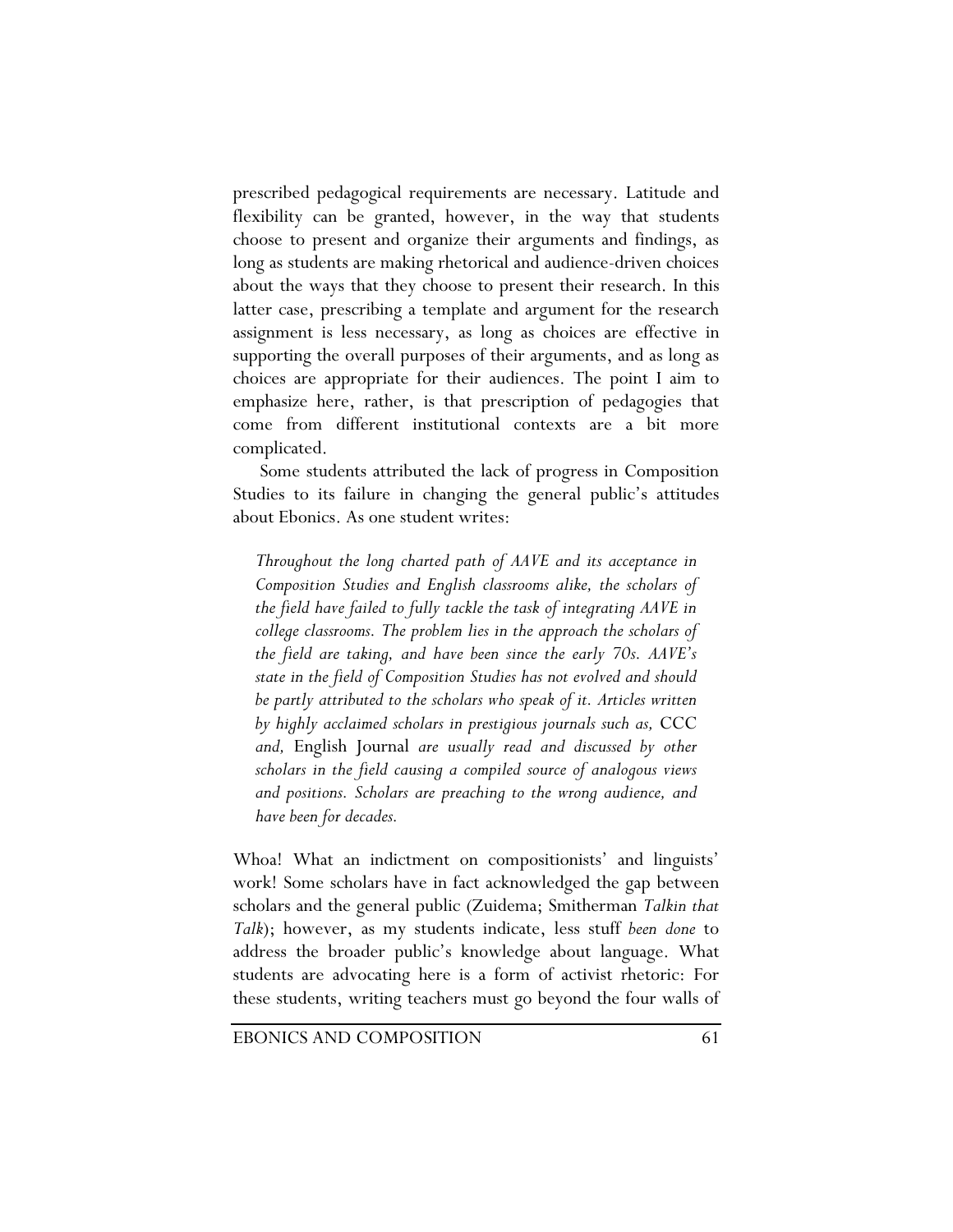their classrooms and the pages of academic journals to inform the public about language rights and Ebonics. Though activist rhetoric has been addressed in Composition Studies (Marback; Adler-Kassner), the previous student's comments indicate that composition scholars can do more work in educating the public about linguistic diversity. Perhaps, instructors might ask students who draw similar conclusions to the one identified above to offer examples of the ways that both other students and scholars can educate the public on linguistic diversity. What happens when people don't want to listen? How might a student or professor organize forums to educate the public and get citizens to come? How do we align our scholarship with the reality that people will still be judged based on the way they speak? Addressing these concerns can encourage students to examine their own advocacy responsibilities, as opposed to shifting the responsibility to others, even though I do share some of their concerns that scholars might do more.

While some students place responsibility on composition teachers to convince the general public of the legitimacy of Ebonics, students like the one whose excerpt appears below, attribute the lack of progress to inherent racial injustices both within society and within Composition Studies:

*Every February we are reminded of a significant time in American History: The Civil Rights Movement. Courageous African Americans surfaced throughout the U.S. during this era with heroic displays of bravery and perseverance, which eventually paid off in 1968 when the movement ended with African Americans gaining equality. This equality was not achieved without the cost of the lives of many prominent leaders of the African American community. One life in particular that was taken during the Civil Rights Movement is still a very recognizable voice and face today. He immortalized himself as an icon in history throughout the world by leading the Civil Rights Movement in America, and by displaying infinite patience and bravery as he fought the very tough battle of achieving equality. Martin Luther King Jr. is forever*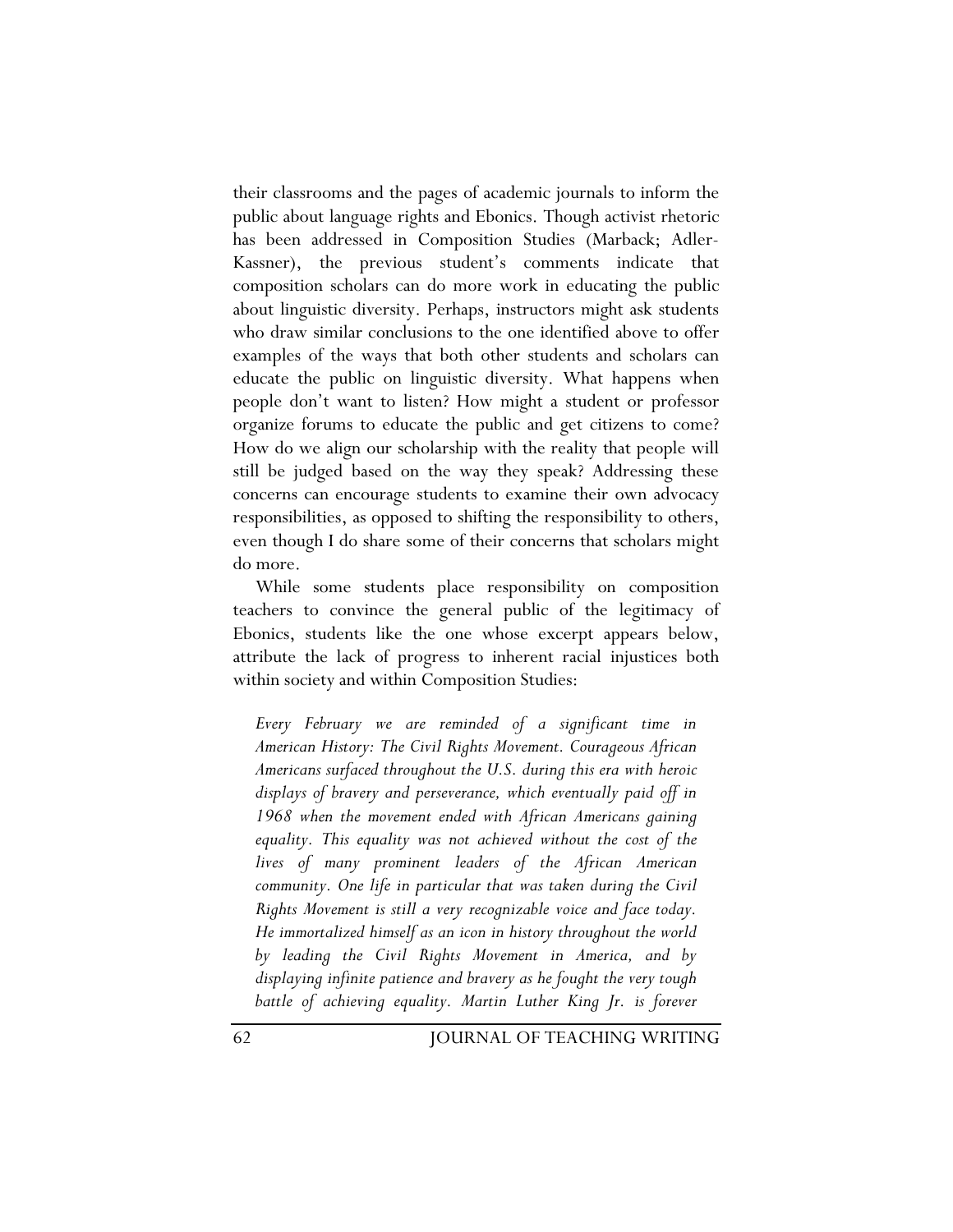*remembered for his speeches and actions throughout the Civil Rights Movement; one of these actions was the Birmingham campaign, which eventually landed King in jail. While in jail he wrote a famous letter titled, "Letter from Birmingham Jail," which was a description of the racial inequality in America at the time; in the letter King said, "Injustice anywhere is a threat to justice everywhere." This quote still holds to be true today relating to African Americans, because although they eventually gained "equality" in American society, that's just what it was: "equality." The African American dialect, better known as AAVE, is not respected or taken into account today in education. This issue has been, and still is addressed in the field of Composition Studies. Martin Luther King Jr. is one of the most remembered individuals in American history, however; he did not receive good grades for his composition when he was attending school, which is ironic considering the fact that King was a remarkable speaker, and is remembered for many speeches that he gave during the Civil Rights Movement. This example from history clearly shows that AAVE is not fairly represented in education as a standard or non-standard dialect, but a poor broken version of Standard English. Many writers in the field of Composition Studies have written numerous articles on the injustice in the American educational system. These writers fairly represent, and effectively discuss the role of AAVE in Composition Studies, but unfortunately that role is one that is disrespected and disregarded.* 

It is quite interesting how this student's text frames historical events through the lens of interpretive analysis as opposed to restating historical facts. From these moves, we see a glimpse of a student attempting to do interpretive work as opposed to summary/explication. The previous excerpt uses the Civil Rights Movement as a lens for discussing how historical frameworks can be applied to Composition Studies and language rights. Both Smitherman's "CCCC's Role in the Struggle for Student Rights" (1999) and Parks's *Class Politics: The Movement for the Students' Right to Their Own Language* (2000) also provide historical lens in their

EBONICS AND COMPOSITION 63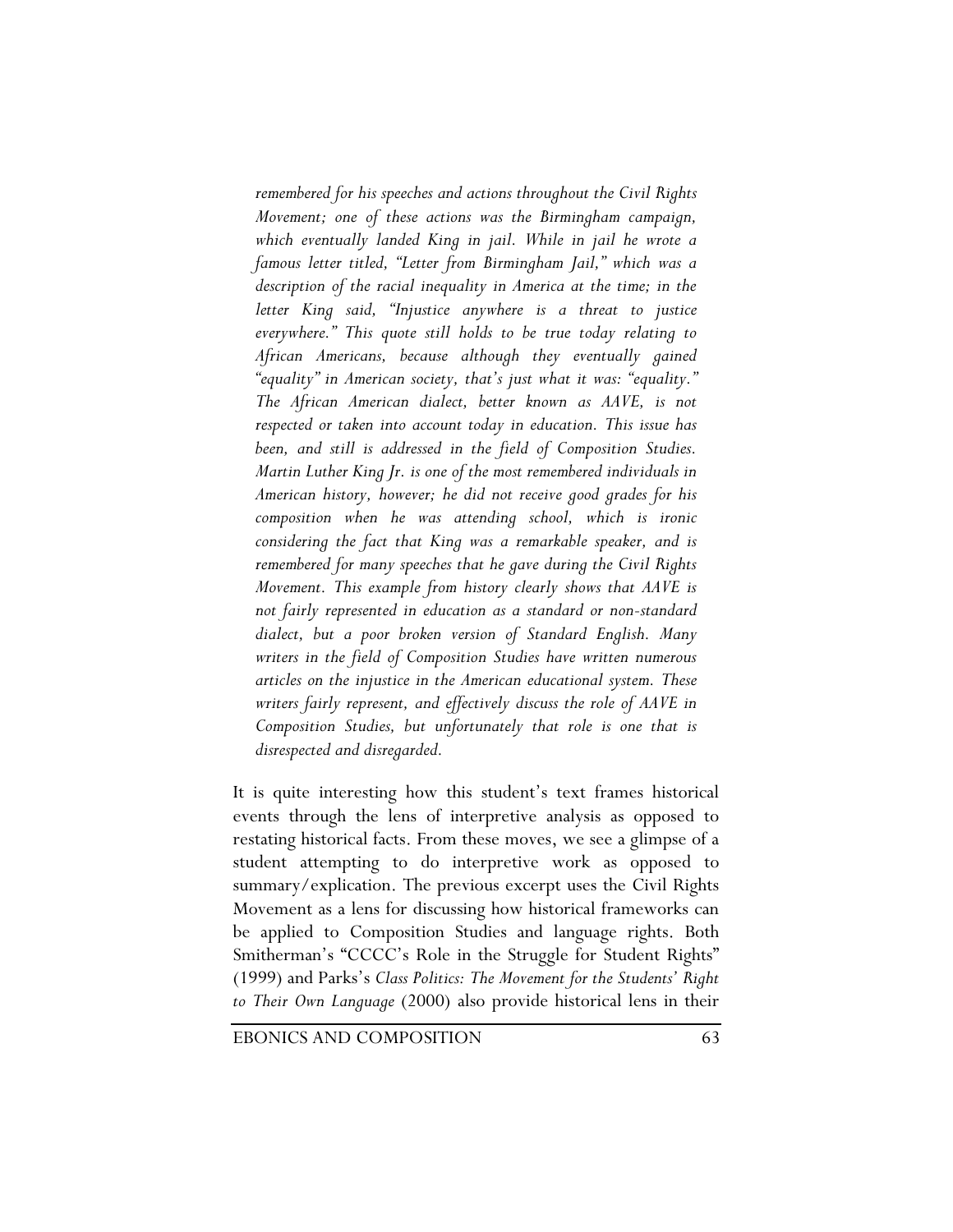discussions of language (particularly, Ebonics speaking students), and this student effectively does the same by demonstrating the relationship between historical racism in the U.S., and that within Composition Studies. Using the student's previous example of disciplinary and racial injustice, instructors might also ask students to provide more explicit examples of how racism and linguistic prejudice continue to play out in both disciplinary and societal contexts. Instructors might ask: How do we know rhetoric and composition scholars continue to enact racial injustices toward linguistic practices? What evidence from our disciplinary and classroom spaces may point to this? While students accuse society and Composition Studies of linguistic racism, their arguments are less persuasive without more concrete evidence. In short, understanding the value of evidence is an essential practice for teaching both argument and research.

### **Study Limitations**

 Some instructors might claim that students are merely reporting information based on what they have read (as typical of many first-year writing courses). I would argue, however, that students are doing essential work that researchers must do, especially for literature reviews, even when their arguments are less persuasive. In "From Critical Research Practice to Critical Research Reporting," Canagarajah argues that composition instructors must "realize that writing/reporting research findings is no insignificant appendage to the research process. It is the written document that embodies, reflects, and often constitutes the whole research activity for the scholarly community" (322). Although students are responding to texts they've read, they are also *attempting* to find gaps and inconsistencies in these conversations.

I also understand that students' interpretations about the field's conversations may not necessarily be accurate. While I pointed out these inaccuracies and inconsistencies to students (and have pointed out a few in this scholarly space), I am conflicted as to whether or not this essay is the space to exhaustively evaluate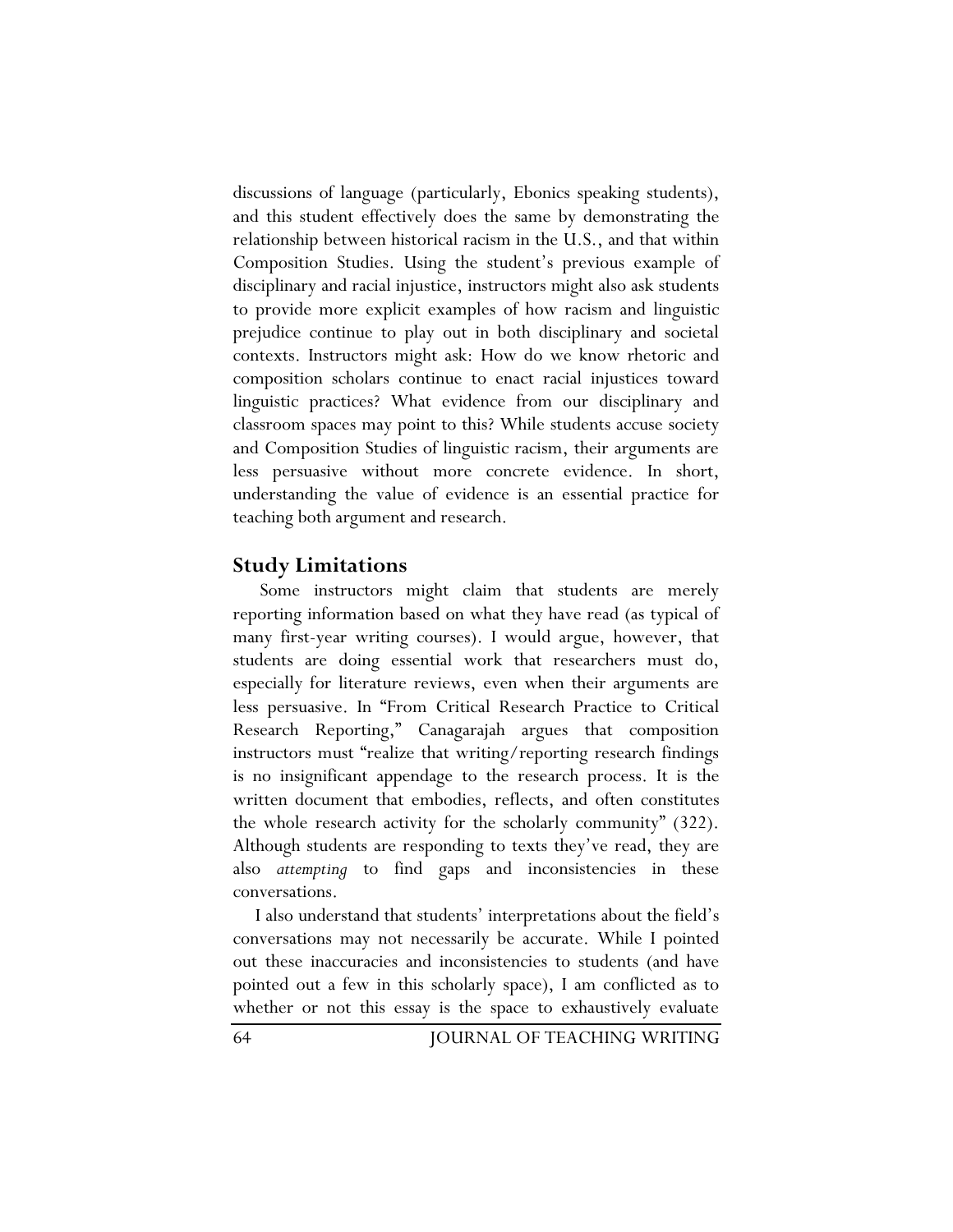these students' responses. Where necessary, I did note examples or places where instructors might recommend ways to help students revise their arguments and research practices, since I argue that we can use our disciplinary scholarship to teach research and argument to first-year students. Moreover, much scholarship on students' use of Ebonics focuses on summative and formative assessment of students' essays or essay exams (Canagarajah "Safe Houses"; Richardson; Gilyard and Richardson; Fogel and Ehri). I want to move students' discourse away from grading and criticism in our disciplinary scholarship toward hearing what they do have to say. Despite students' inconsistencies, there is still value for composition instructors in learning what students do know about Ebonics and our disciplinary scholarship. I was especially surprised with the way my students were able to trace theories of eradicationism and bidialectalism without my explicitly teaching students this progress in the field. Although their discussions offer more summary of both theories than critique, I still learned a great deal about how they understood these discussions.

### **Concluding Remarks and Implications**

I have argued that using Ebonics and the field as subject matter can teach students how to revise research and arguments. To summarize, we can use Ebonics and the field to point out shortcomings in students' research processes and products, including how they search for sources (i.e. keywords), what they search for (books, journals, etc.), and where sufficient gaps occur in their research. Students' written work points out not only their knowledge of the field but also their limited exposure to, and knowledge of, disciplinary conversations. This limited exposure and knowledge often appears in places where students argue disciplinary conversations about Ebonics as missing that are actually quite commonplace. Each of these concerns is critical to college writers' and potential research scholars' research processes.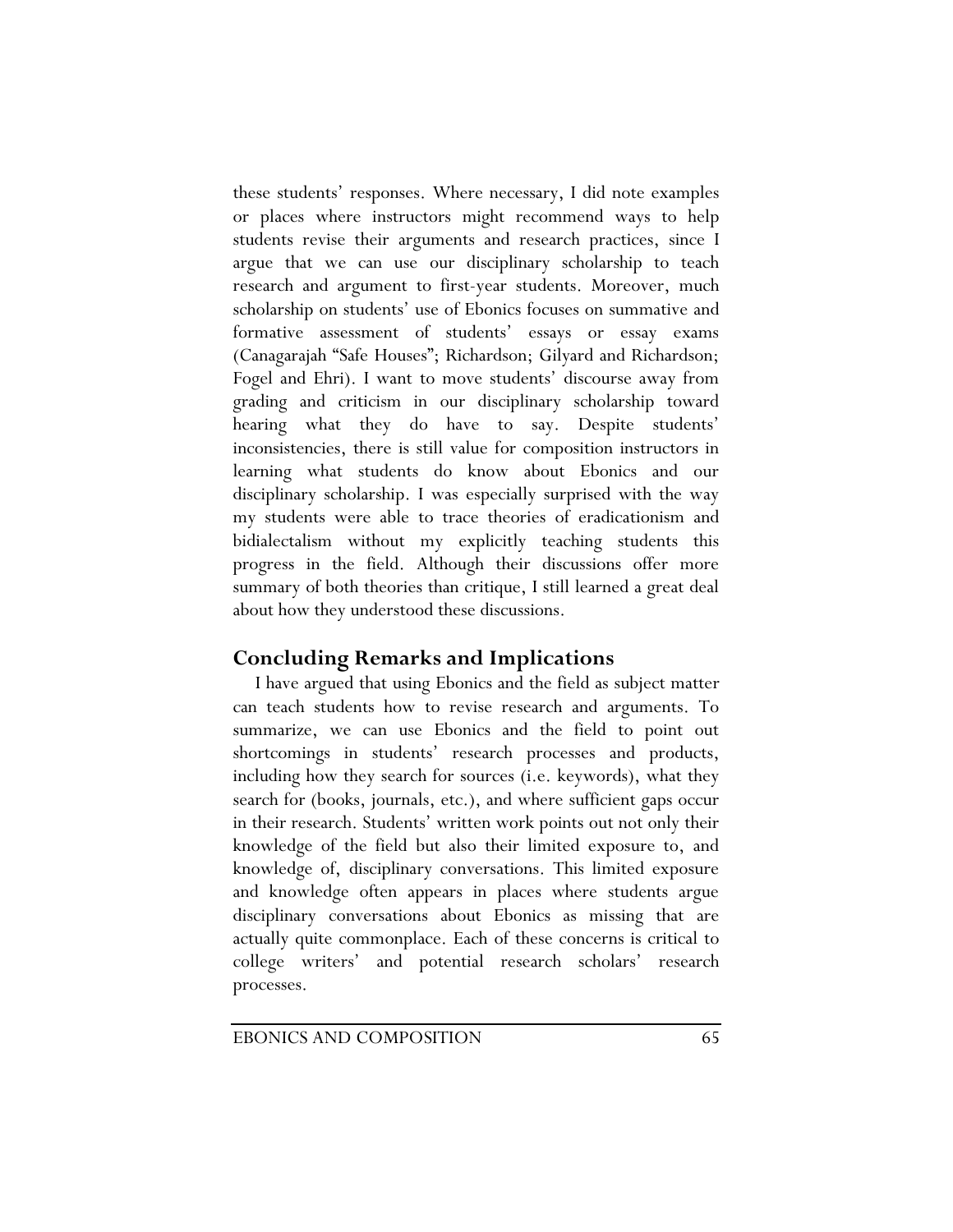This essay also argues that despite students' limited exposure to and knowledge about the field, as teachers and scholars, we can still learn a great deal. We learn tremendously about their lack of exposure to, and confidence in CCCC "Students' Right to Their Own Language*"*, a resolution in which many of us take pride. Despite our position statements, students still feel that writing teachers will frown upon alternative language varieties. And while the recommendations offered by students are quite short of innovation, we should heed their call to offer more alternative cultural courses for non-black students who are still not familiar with Ebonics. Furthermore, although some teachers and scholars may argue that they really didn't learn anything new from students' interpretations of the field, that claim still raises the question as to why first-year writing students have limited exposure to the field from jump. Whose fault is that? Despite some concerns with the quality of my students' arguments, let's remember that like writing, research takes practice, so we should applaud their work with the field the first time around. What we can learn from their analyses is that once students have investigated the discipline of Composition Studies, they quite quickly catch on to the contradictory messages–like bidialectalism–some teachers and scholars may send. Thus, students can practice becoming knowledge makers in a discipline that doesn't always consider their contributions. At times their criticisms are harsh, but if you cain't take the heat, get out the kitchen!

#### **Notes**

1 I rely on the term Ebonics as opposed to African American Vernacular English or Black English because I subscribe to the Afrocologist theory that posits Ebonics as a language in its own right, and not a nonstandard variety of English. I do acknowledge more recent terms including African American Language that similarly define Ebonics as a language in its own right. For the purposes of this article, however, I use the term Ebonics consistently throughout.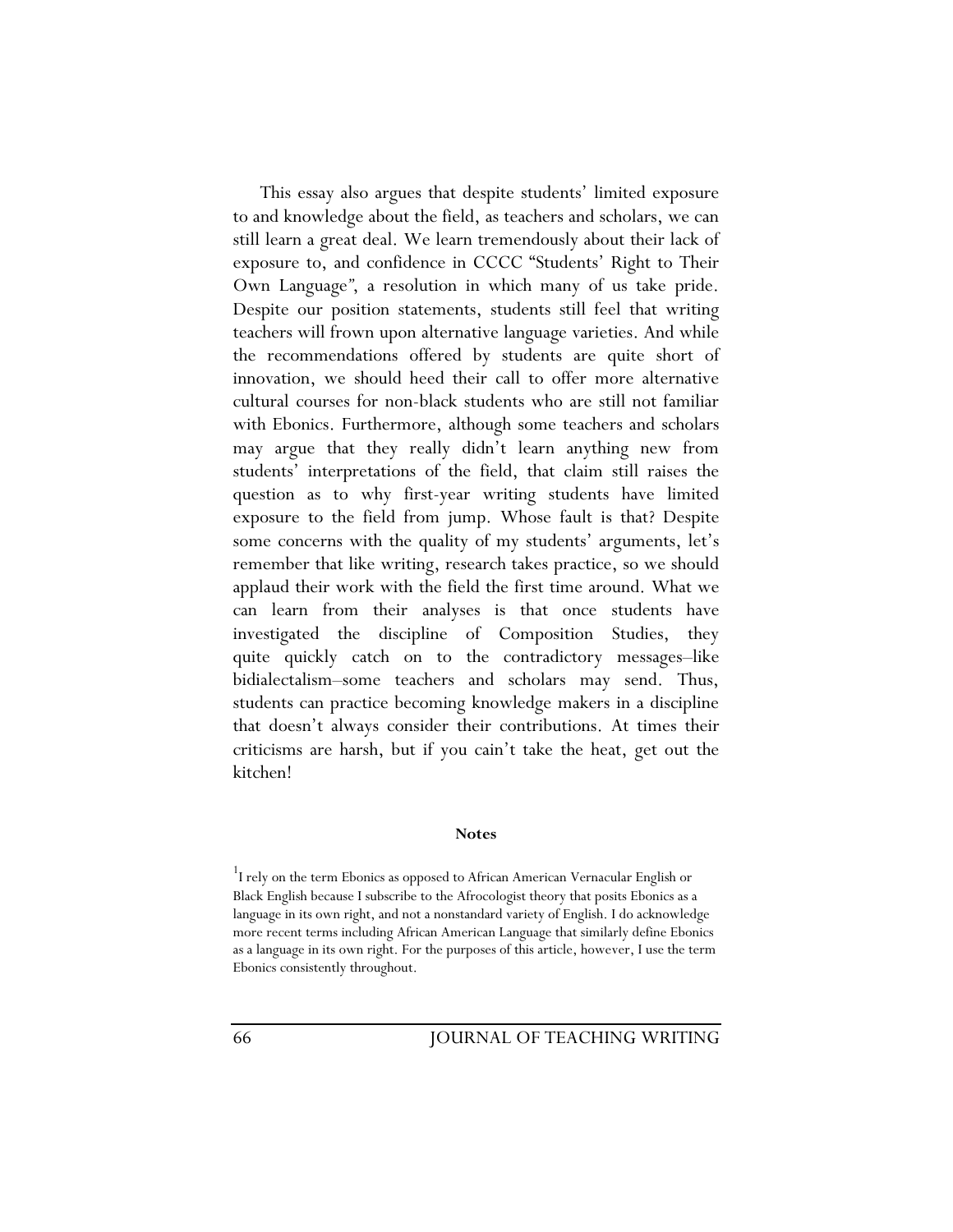2 On December 26, 1996, Geneva Smitherman and other educators were featured on CNN's *Talk Back Live*, where they defended the Oakland School Board's resolution to teach students how to bridge from Ebonics to learning Standard English. Because the setting resembled a town hall meeting, the segment was treated like a discussion forum, and those in the audience were given more air time than linguistic and education experts, and in turn, denounced Ebonics.

<sup>3</sup>Students began with the 1970's because 1974 marks the "Students' Right to Their Own Language" Resolution voted on at the 1974 CCCC Convention; the 1970's seemed to be an appropriate place to begin since it marks a period when several major debates on language (including the Ann Arbor "Black English Case") become prevalent.

### **Works Cited**

Adler-Kassner, Linda. *The Activist WPA*. Logan: Utah State UP, 2008. Print.

- Ball, Arnetha F. "Expository Writing Patterns of African American Students." *English Journal* 85.1 (1996): 27-36. Print.
- Ball, Arnetha F., and Ted Lardner*. African American Literacies Unleashed: Vernacular English and the Composition Classroom*. Carbondale: Southern Illinois UP, 2005. Print.
- Canagarajah, A. Suresh. "From Critical Research Practice to Critical Reporting." *TESOL Quarterly* 30.2 (Summer 1996): 321-331. Print.
- ---. "The Place of World Englishes in Composition: Pluralization Continued." *College Composition and Communication* 57.4 (2006): 586-619. Print.
- ---. "Safe Houses in the Contact Zone: Coping Strategies of African-American Students in the Academy." *College Composition and Communication* 48.2 (1997): 173-196. Print.
- Fogel, Howard, and Linnea C. Ehri. "Teaching African American English Forms to Standard American English-Speaking Teachers." *Journal of Teacher Education* 57.5 (2006): 464-480. Print.
- Gilyard, Keith, and Elaine Richardson. "Students' Right to Possibility: Basic Writing and African American Rhetoric*." Insurrections: Approaches to Resistance in Composition Studies*. Ed. Andrea Greenbaum. Albany: SUNY University Press, 2001. Print.
- Gilyard, Keith. *Voices of the Self: A Study of Language Competence*. Detroit: Wayne State UP, 1991. Print.
- Howard, Rebecca Moore. "The Great Wall of African American Vernacular English in the American College Classroom." *JAC: A Journal of Composition Theory* 16.2 (1996): 265-84. 25 Apr. 2008 Web.
- Kamusikiri, Sandra. "African American English and Writing Assessment: An Afrocentric Approach." *Assessment of Writing: Politics, Policies, Practices*. Eds.

EBONICS AND COMPOSITION 67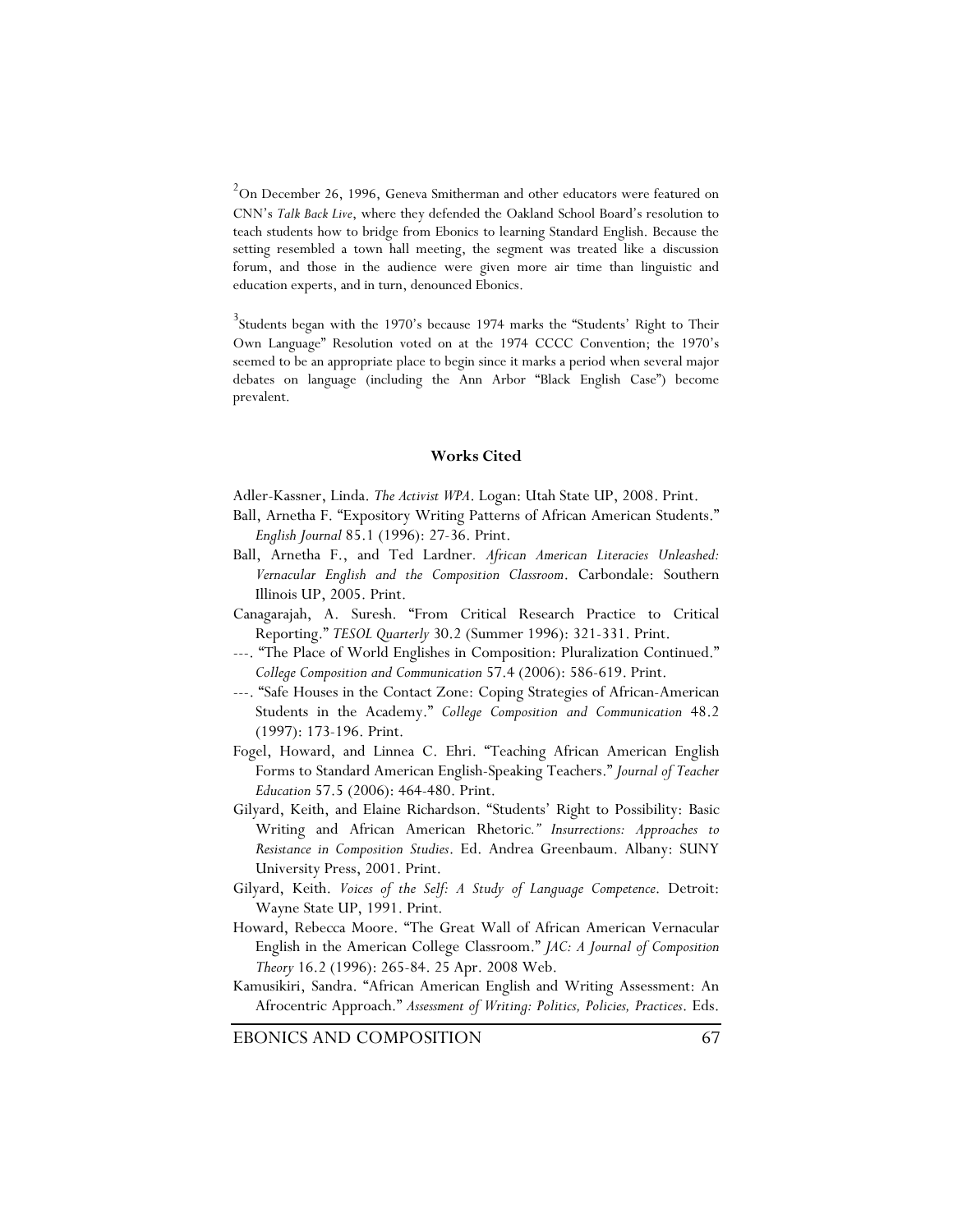Edward M. White, William D. Lutz and Sandra Kamusikiri. New York: Modern Language Association, 1996. 187-203. Print.

- Marback, Richard. "Ebonics: Theorizing in Public Our Attitudes Toward Literacy." *College Composition and Communication* 53.1 (Sept. 2001): 11-32. Print.
- Parks, Stephen. *Class Politics: The Movement for the Student's Right to their Own Language.* Urbana: NCTE, 1999. Print.
- Perryman-Clark, Staci. "WRA 125–Writing: The Ethnic and Racial Experience." *Composition Studies* 37.2 (2009): 118-134.
- Redd, Teresa, and Karen Schuster Webb. *A Teacher's Introduction to African American English: What a Writing Teacher Should Know*. Urbana: NCTE, 2005.
- Richardson, Elaine. *African American Literacies*. New York: Routledge, 2003.
- Smitherman, Geneva. *Talkin' and Testifyin: The Language of Black America*. Boston: Houghton Mifflin, 1977. Detroit: Wayne State UP, 1986. Print.
- ---. *Talkin that Talk: Language and Education in Black America*. New York: Routledge, 2000. Print.
- ---. "*CCCC*'s Role in the Struggle for Student's Rights." *College Composition and Communication* 50.1 (1999): 349-76. Print.
- ---, and Sylvia Cunningham. "Moving Beyond Resistance: Ebonics and African American Youth." *Journal of Black Studies* 23.3 (1997): 227-232. Print.
- ---, and Victor Villanueva, Eds. *Language Diversity in the Classroom: From Intention to Practice.* Carbondale: Southern Illinois UP, 2003. Print.
- Wardle, Elizabeth, and Doug Downs. *Writing about Writing: A College Reader*. Boston: Bedford/St. Martins, 2011.
- Young, Vershawn. *Your Average Nigga: Performing Race, Literacy, and Masculinity*. Detroit: Wayne State UP, 2007. Print.
- ---. "Nah, We Straight: An Argument against Code-Switching." *JAC: A Journal of Composition Theory* 29.1-2 (2010): 49-86. Print.
- Zuidema, Leah. "Myth Education: Rationale and Strategies for Teaching against Linguistic Prejudice." *Journal of Adolescent Literacy* 48.8 (2005): 668- 675. Print.

#### **APPENDIX**

#### **The Assignment**

In the last unit, we focused more on the linguistic features of AAVE/AAL/Ebonics; in this unit, we will focus more on the scholars who discuss AAVE/AAL/Ebonics features and student writing in Composition Studies. For this assignment, we'll learn more about AAL/AAVE/Ebonics, and how it affects language and educational policy, college writing, and the teaching of writing. For this, we'll read various articles within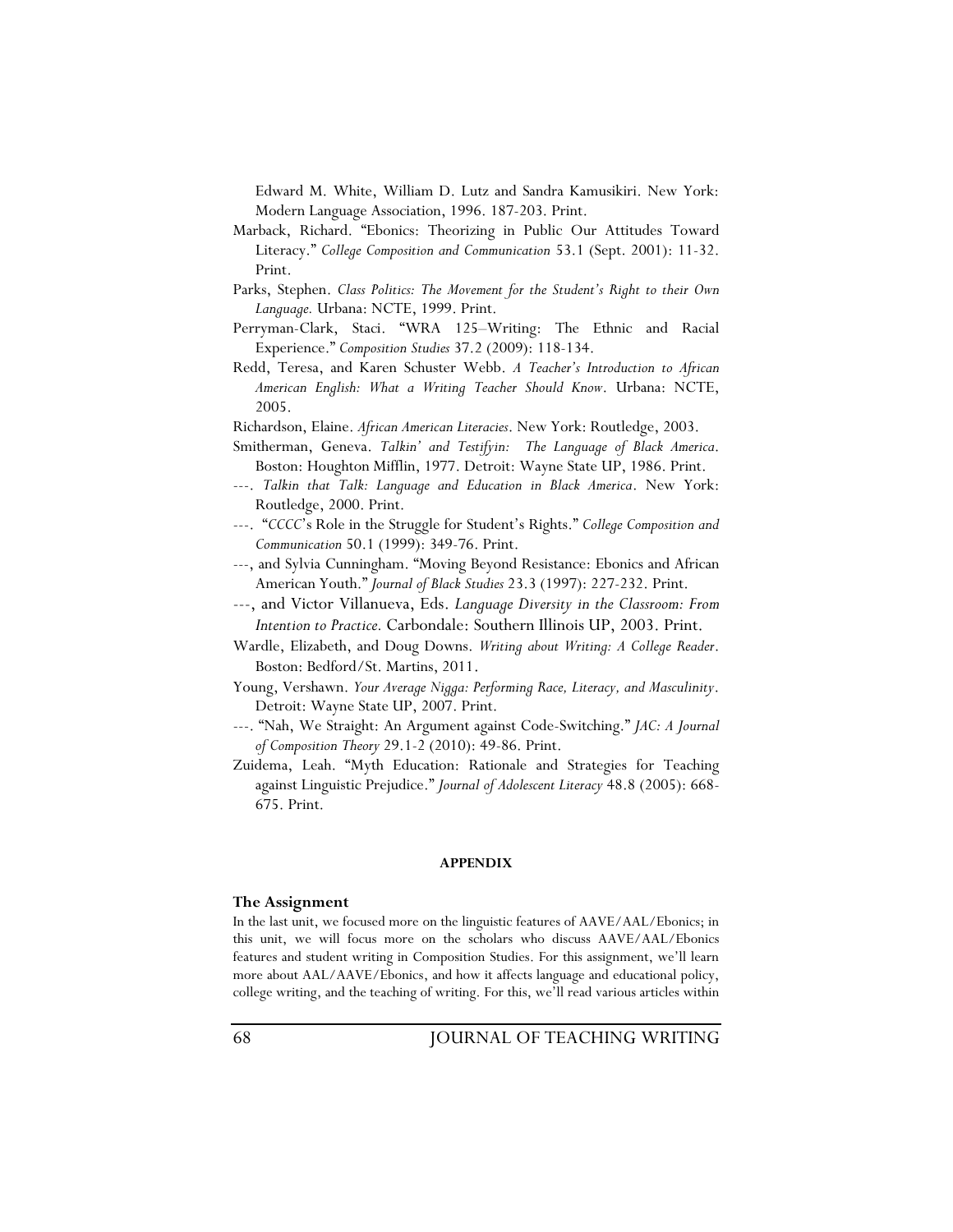the field of Composition Studies as an introduction to the discipline of teaching writing and students who speak/write AAL/AAVE/Ebonics.

### **Task**

For this essay, you'll be asked to develop an argument as to whether Composition Studies effectively discusses the usage of AAL/AAVE/Ebonics as a language/language variety, and whether or not discussion on the topic has changed or evolved over time. To do this, you will also consider referring to specific journals (*CCC*, *College English*, *Teaching English in a Two-Year College*, *Journal of Basic Writing*, *JAC* or others) to gain a sense of what is occurring more recently in the field. You can gain access to these journals by going to *www.lib.msu.edu*, where you can search JSTOR or the Literature Online (LION) database. Your analysis should include the following:

An Argument/Thesis on how Composition Studies discusses issues of AAVE/AAL/Ebonics; a discussion of how AAVE/AAL/Ebonics has been discussed historically (1970–2000) through course readings; and a discussion of how AAVE/AAL/Ebonics is more recently discussed in Composition Studies (2000 present) in related journals within the field.

To accomplish these requirements, you'll first want to refer to the course readings to make an argument or claim as to whether Composition Studies fairly and effectively addresses issues of AAVE/AAL/Ebonics. For this, you'll want to draw on evidence of at least two course readings to make your claim. In your discussion and analysis of course readings, you might consider providing summaries of each reading and authors' stance, referring to specific examples from the readings to support the authors' main idea(s), and then shifting toward formulating your own argument that analyzes each authors' effectiveness in discussing AAVE/AAL/Ebonics within the field.

Next, you'll need to research more recent scholarship within Composition Studies, by consulting journals such as *College Composition and Communication* (CCC), *College English*, *Journal of Advanced Composition* (JAC), or *Teaching English in a Two-Year College* (TETYC). Access to these journals can be granted on campus through *www.lib.X.edu*, JSTOR.com, Literature Online (LION), and additional MSU library electronic indexes (we'll work together as a class in learning how to navigate online indexes). Once you've searched and browsed articles within any of these journals regarding AAVE/AAL, you'll then select AT LEAST two to explain how they also support your overall argument/claim on the representation of AAVE. An annotated bibliography and Works Cited page will also accompany your work, and be included in the submission packet (more details later).

In short, you should carefully analyze a total of AT LEAST four sources (two reflecting course readings assigned in class and two reflecting scholarship demonstrated in recent journals from the online databases). In your discussion of each article, you should make an argument/thesis that demonstrates whether or not Composition Studies as a discipline effectively discusses scholarship concerning AAVE/AAL and whether or not such discussion has changed/evolved over time.